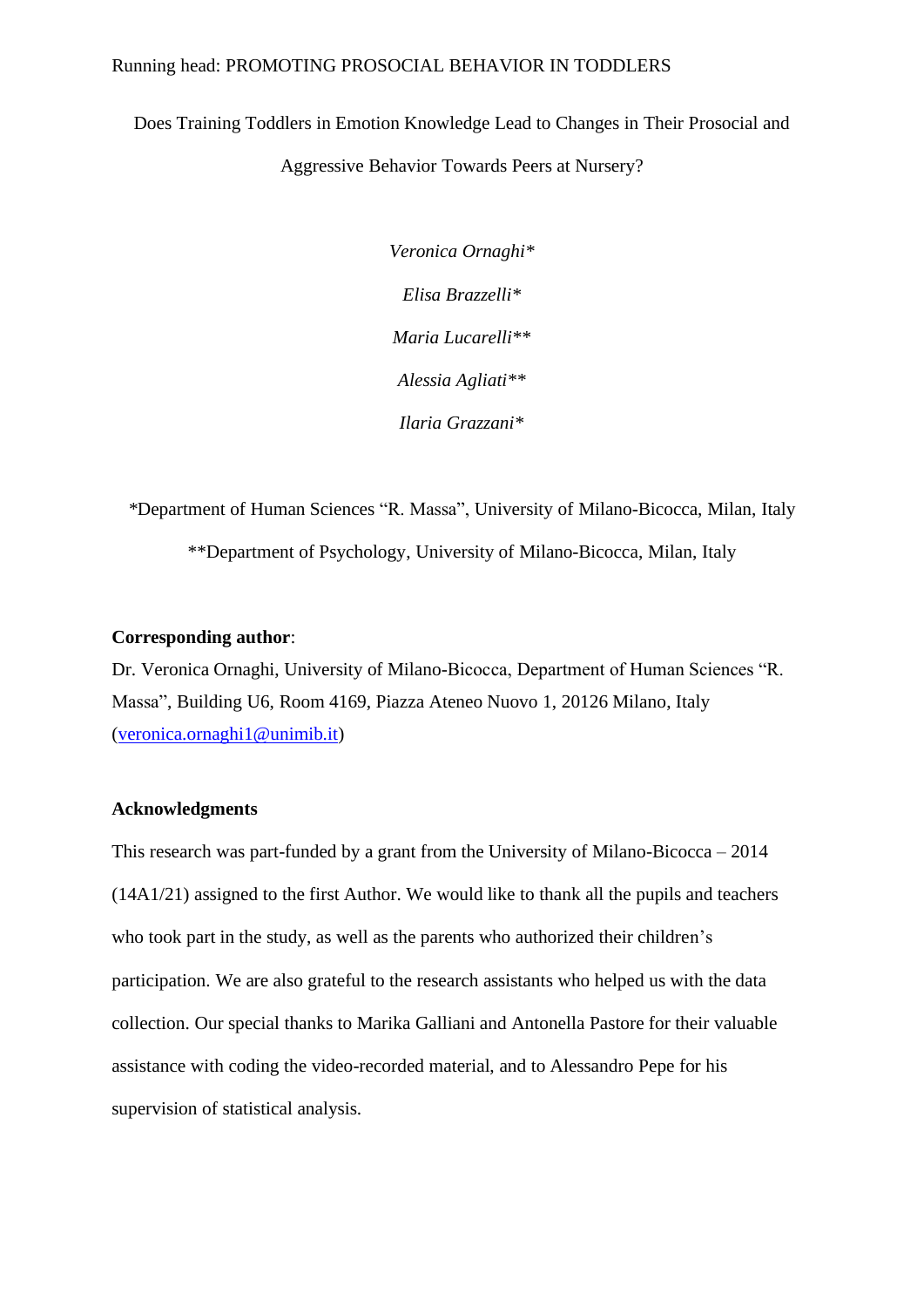### **Abstract**

*Research findings*. Within the flourishing area of research demonstrating the efficacy of emotion-based interventions carried out by trained teachers in educational contexts in increasing children's emotional skills, this study makes an original contribution to the existing literature by focusing on the effects of this kind of intervention on toddlers' prosocial and aggressive behavior. Ninety-five 26- to 36-month-olds participated in a two-month intervention in which trained teachers read emotion-based stories to small groups of children and then either involved them in conversations about emotions (experimental condition) or did not (control condition). Even after controlling for age and general language ability, the children in the experimental condition were found to outperform the control group on measures of emotion knowledge and emotional-state talk. Furthermore, the intervention fostered gains in prosocial behavior, whereas it did not have a significant effect on the frequency of aggressive actions, which was lower at post-test in both groups. The positive effect of the training program on participants' prosocial behavior was no longer significant when controlling for gains in emotion knowledge and emotional-state talk. *Practice or policy*. The results encourage the implementation of early educational programs focused on emotion knowledge in order to foster children's prosocial behavior towards peers.

*Keywords:* emotion knowledge, emotional-state talk, prosocial and aggressive behavior, toddlers, educational program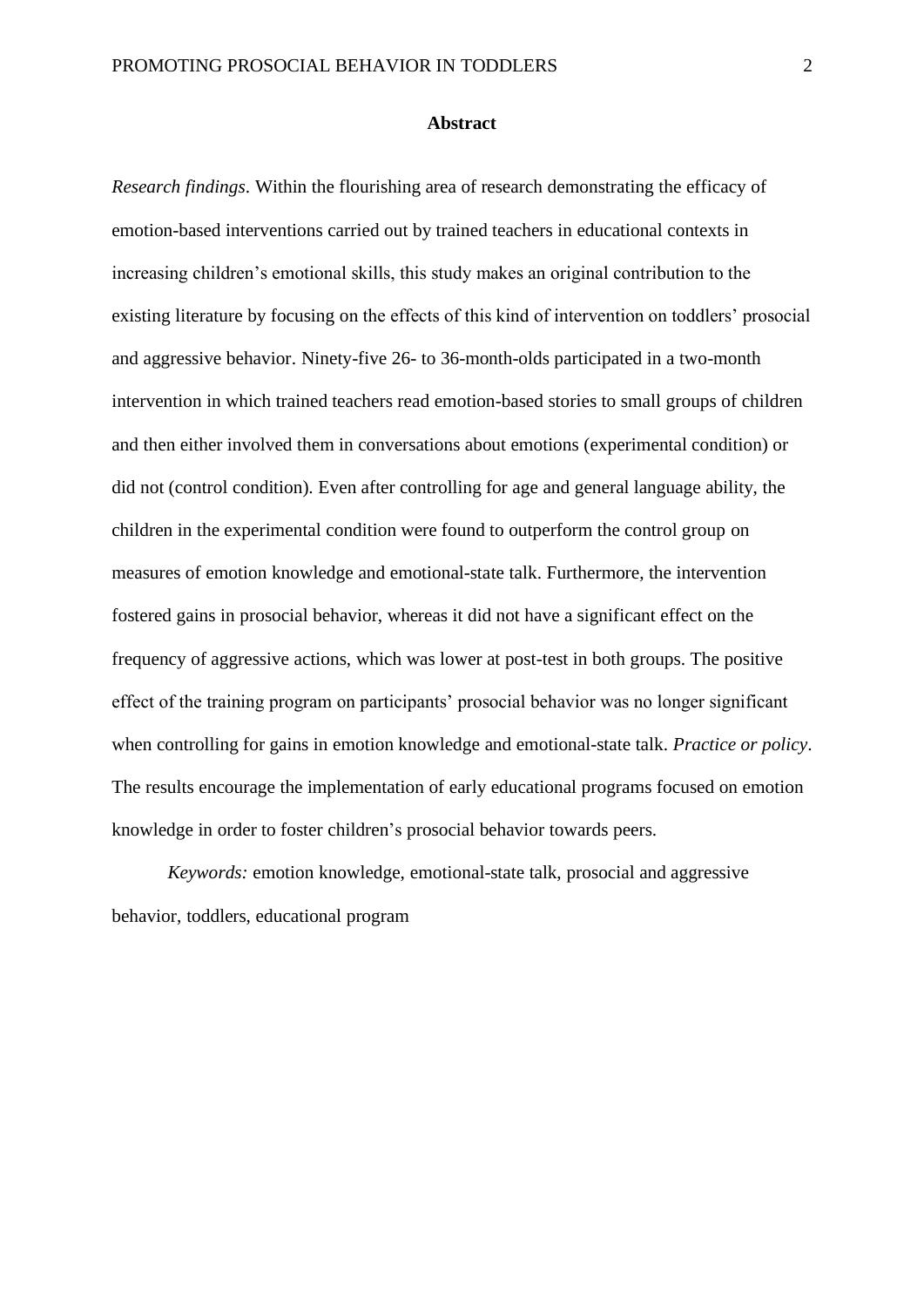Does Training Toddlers in Emotion Knowledge Lead to Changes in Their Prosocial and

Aggressive Behavior Towards Peers at Nursery?

As part of a broader research program investigating ways of sustaining and enhancing the development of social and emotional skills in children of different ages, we conducted an intervention study in early childhood education contexts. In the current paper, we report and analyze some of the hitherto unpublished findings of this study. While part of this research was documented in a recent work (XXXX, 2016), additional data coding and analysis have pointed up further aspects, which we present and discuss here. More precisely, we investigate and discuss in greater depth the consequences of increased emotion knowledge for both positive and aggressive behavior in toddlers' interactions with their peers during free play sessions at the infant-toddler center. The study of prosocial behavior in early childhood is a key research theme within developmental psychology. Interest in the topic remains strong, given the increasing body of empirical evidence suggesting that prosocial behaviors carry benefits at both the individual and interpersonal levels. Many scholars have shown that the early manifestation of positive social behaviors, such as helping, sharing and comforting, is correlated with personal wellbeing, the development of empathy, the regulation of anti-social impulses, and school achievement, thereby positively shaping a child's global adjustment to his or her social environment (Denham, 2006, 2007; Eisenberg, Fabes, & Spinrad, 2006). Developing a prosocial orientation thus acts as a protection factor that increases children's likelihood of enjoying positive social relationships, being accepted by their peers and establishing good quality friendships (Denham et al., 2003).

## **Prosocial and Aggressive Behavior in Toddlerhood**

Prosocial behavior is generally defined as voluntary actions intended to benefit another person, such as helping, sharing, and comforting (Eisenberg et al., 2006). This concept therefore encompasses a broad range of behaviors that may be observed from early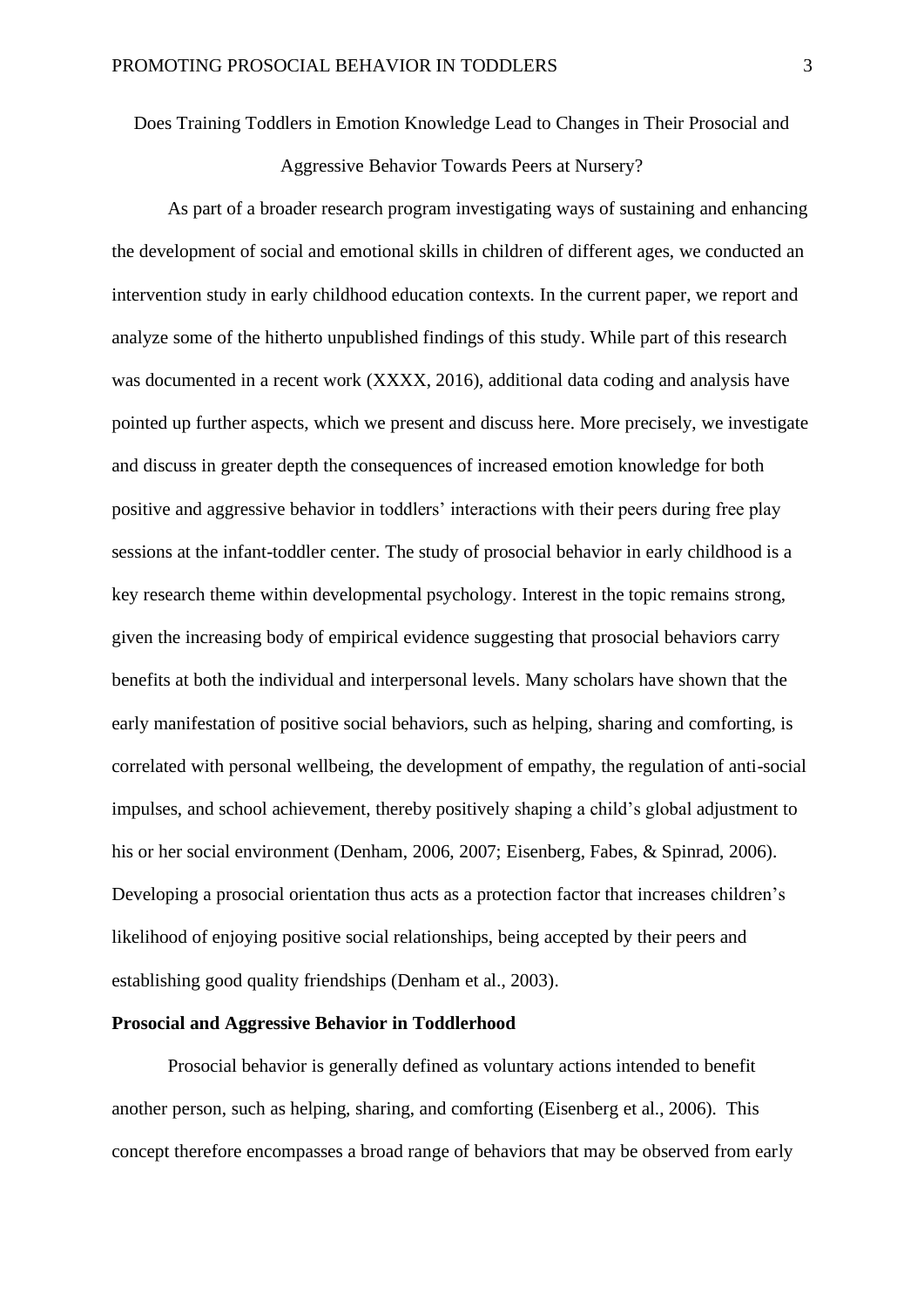childhood but continue to develop as children grow older (Hoffman, 2000; Svetlova, Nichols, & Brownell, 2010; Warneken & Tomasello, 2009). By the end of their first year, children have begun to attend to and display concern about the emotions expressed by others, and soon afterwards, also begin to experiment with actions aimed at relieving other people's distress. These early attempts at prosocial behavior become increasingly sophisticated throughout the second year of life, reflecting toddlers' ongoing cognitive and emotional development (Davidov, Zahn-Waxler, Roth-Hanania, & Knafo, 2013; Hoffman, 2000). Between 14 and 18 months, children acquire the ability to engage in *instrumental helping.* In fact, they begin to help others attain their goals by removing obstacles from their path or handing them objects beyond their reach, as well as by providing helpful information, for example by pointing out the location of an object that has been moved unbeknownst to an interlocutor (Warneken & Tomasello, 2009). Later on, from the age of about 18 months, toddlers also begin to respond empathically when others express distress (*comforting or empathic helping*), displaying prosocial behaviors aimed at alleviating another person's negative state of mind, by actively comforting him or her (e.g. Nichols, Svetlova, & Brownell, 2009). By the time they are two years of age, toddlers have learned to share their resources with others (*sharing*) more frequently and spontaneously, a development that is based on their newly acquired grasp of the concept of personal property (Brownell, 2013). During toddlerhood, the propensity to engage in prosocial behavior increases significantly: in line with their developing ability to infer the needs, desires, and emotional states of others, children come across as increasingly more driven to actively assist their interlocutors. Svetlova et al., 2010).

Dunfield and colleagues have recently put forward a three-factor model of prosocial behavior (e.g., Dunfield, Kuhlmeier, O'Connell, & Kelley, 2011). It distinguishes between three types of positive social action prompted by children's recognition of the needs of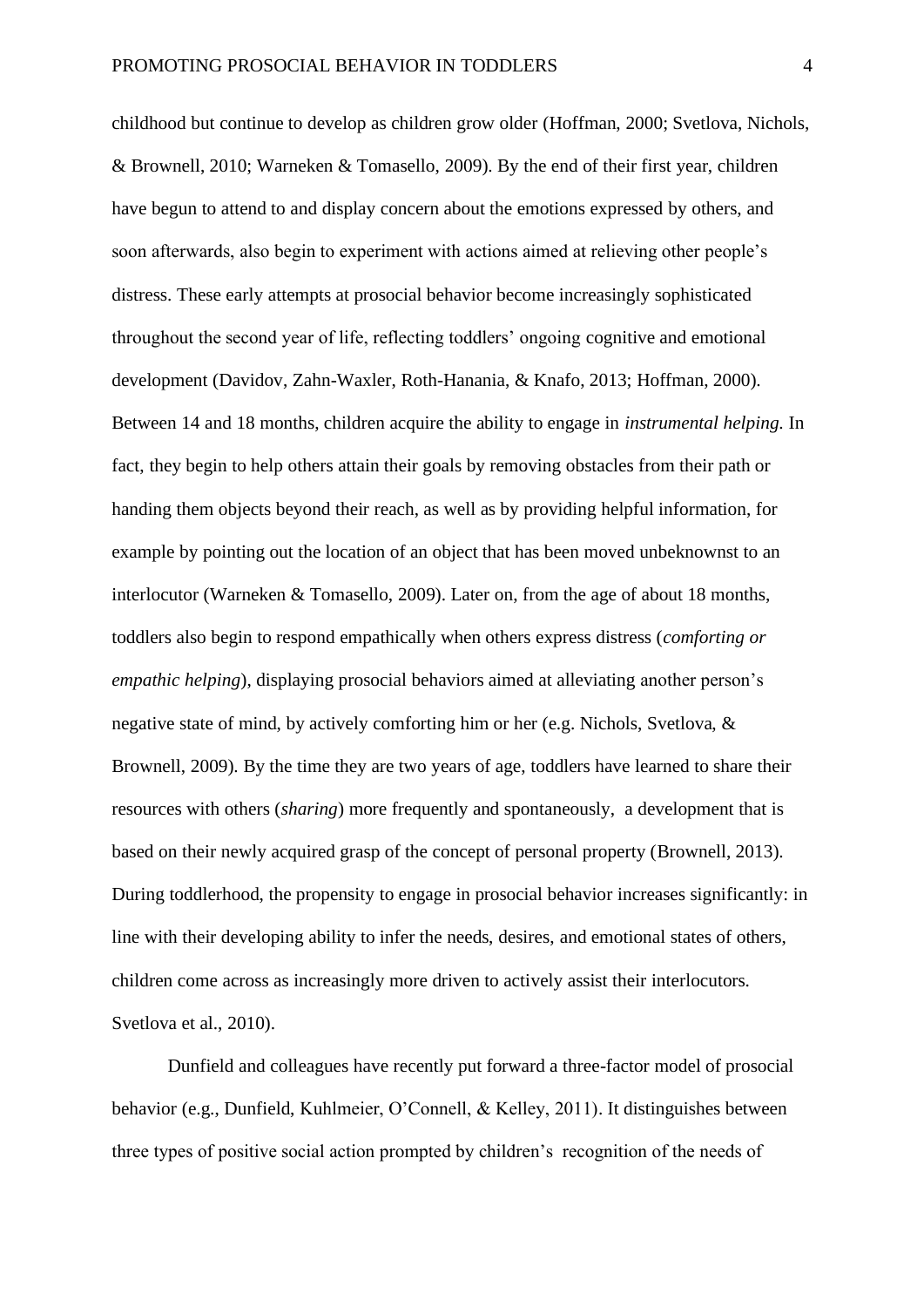others, namely *helping*, *sharing,* and *comforting*, that reflect responses to instrumental need, unmet material desire, and emotional distress respectively.

Alongside positive and altruistic social conduct, children also engage in aggressive behaviors towards others. The definition of aggressive action assumes an intent to at least threaten and cause harm to people, animals or objects (Bandura, 1979). Aggressive behaviors can vary in terms of the degree of arousal associated and may be either *reactive* (undertaken in response to an interaction perceived as hostile) or *proactive* (produced independently of the behavior of others) (Dodge & Coie, 1987).

Physical aggressive behavior - such as hitting, kicking and biting - emerges around the first year of life. The onset of physical aggression can be linked to the emergence of anger that takes place in this period of life. The few studies that have investigated the development of aggression rates in early childhood suggest an increase in frequency between 2 and 3 years (Alink et al., 2006; Mesman et al., 2008), partly explained by the developing feelings of autonomy in children of this age (Campbell, 2002). From the age of 3 years, the frequency of aggressive actions decreases, (Alink et al., 2006), evolving from direct physical forms of aggression to verbal and indirect forms, which appear later in childhood and in adolescence (Eisenberg, 1995). From the preschool stage onwards, gains in language and cognitive abilities generally pave the way for the deployment of alternative strategies, such as negotiation, with only a small proportion of children continuing to display high levels of physical aggression (Tremblay, 2000). In early childhood, most children start to internalize rules and values, learn to control their behavior and to regulate their anger, develop a theory of mind and become more empathic (e.g. Hoffman, 2000; Wellman, 1992). As a result, they learn to respond in a socially acceptable way instead of acting aggressively. In her review, Reebye (2005) reports that failure to acquire the skills needed to manage emotional responses and emotional arousal may lead to difficulties in such areas as social interaction (Calkins,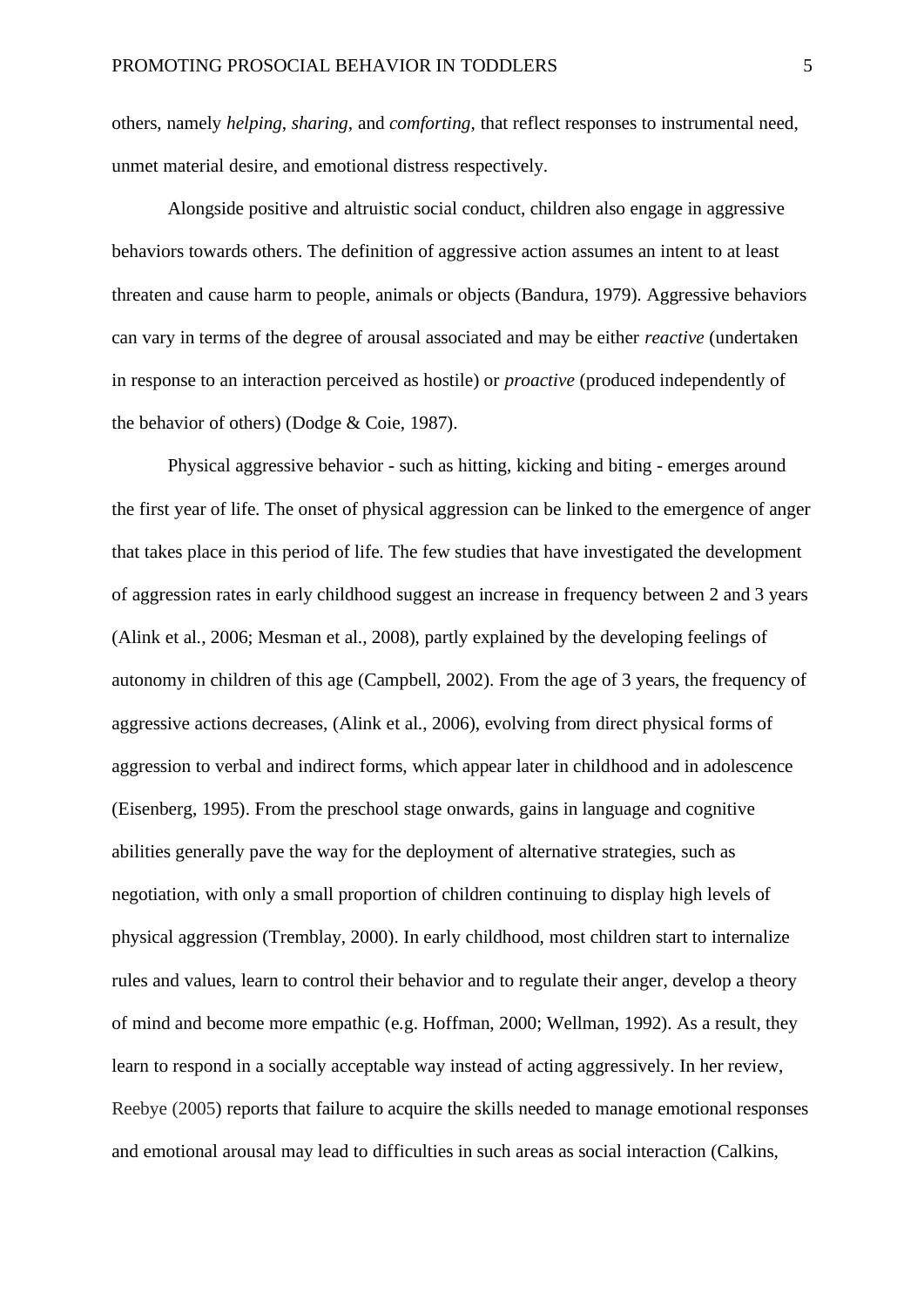Gill, Johnson, & Smith, 1999; Cicchetti, Ackerman & Izard, 1995). Moreover, children who display aggressive behaviors toward their peers may do so because they have developed inappropriate strategies for regulating anger (Eisenberg, Fabes, Nyman, Bernzweig, & Pinuelas, 1994).

# **Children's Emotion Knowledge and Its Relationship With Prosocial and Aggressive Behavior**

Numerous scholars have pointed up the key role played by emotion knowledge in influencing the production of prosocial behavior, observing that the ability to understand the emotional states of self and others promotes the development of helping, sharing and consoling behaviors (e.g. Denham et al., 2003; Eggum et al., 2011; Ornaghi, Grazzani, Cherubin, Conte, & Piralli, 2015).

In the psychological literature, emotion knowledge (EK) has long been viewed as a core dimension of emotion competence, which is defined as the capacity to understand one's own and others' emotions, and to regulate and make appropriate use of emotions in one's cognitive processes and social exchanges (Denham, 1998). Emotion knowledge is itself a multicomponent construct, which encompasses both children's knowledge of the nature and causes of emotion and their awareness that it is possible to control how emotions are expressed and experienced. Denham (1986; 1998) proposed breaking down the abilities making up the emotion knowledge construct into the following components: the ability to use appropriate emotional lexicon to identify and name the basic emotions in judging facial expressions (*expressive emotion knowledge*); the ability to understand emotional language and therefore to recognize emotions by their verbal labels (*receptive emotion knowledge*); the ability to understand both stereotypical (*stereotypical situation knowledge)* and nonstereotypical emotions (*non-stereotypical situation knowledge*) arising from given situational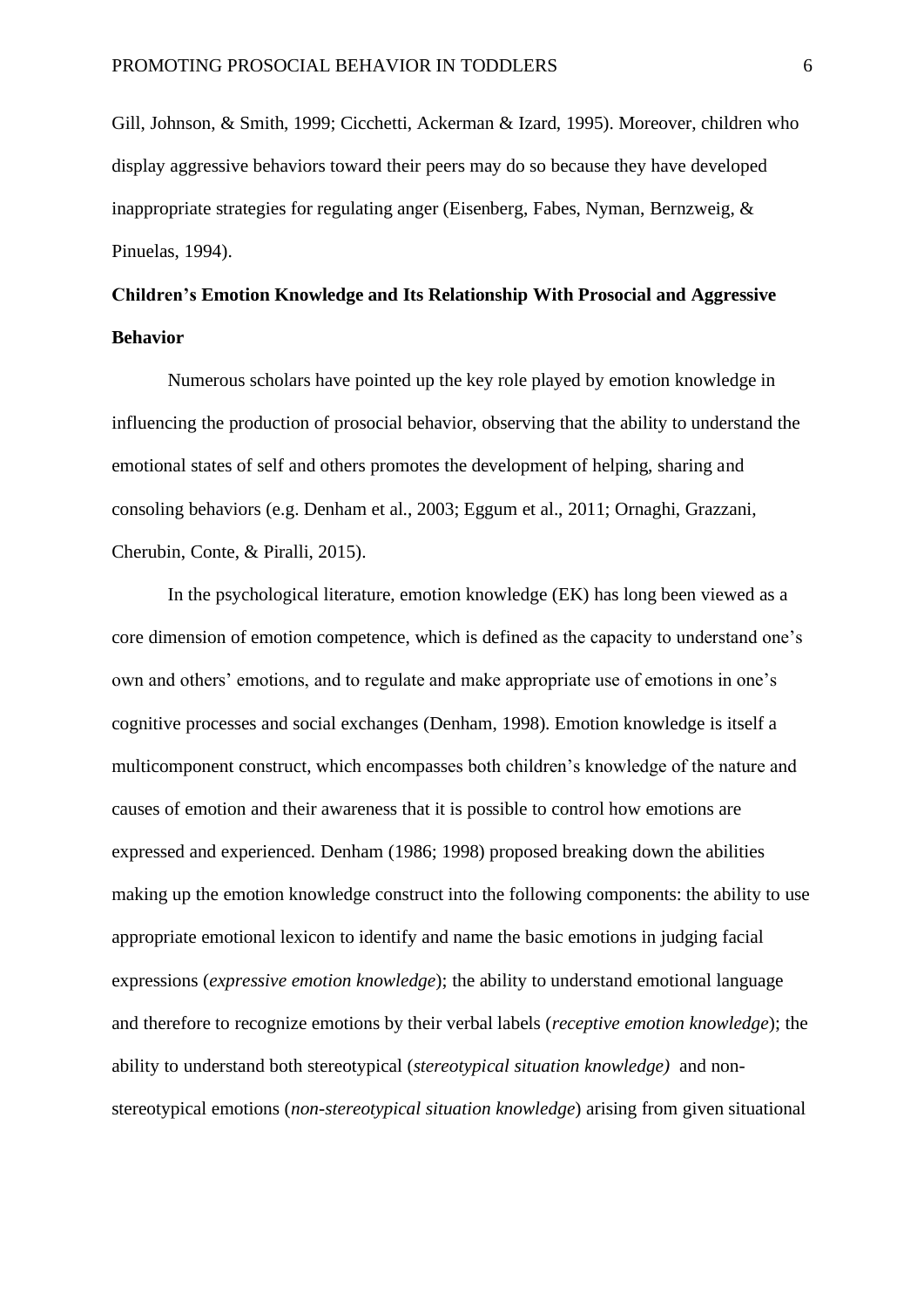antecedents; the ability to identify the causes of basic emotions in oneself and others (*causal emotion knowledge*).

Many authors have argued that the development of EK hinges on mastery of the ability to recognize and label expressions of the basic emotions (joy, sadness, anger and fear), to comprehend the situational antecedents of emotions (the external causes that elicit them) and to foresee their possible consequences (Bassett, Denham, Mincic, & Graling, 2012; Denham et al., 2003; Pons, Harris, & de Rosnay, 2004). In particular, studies have shown that recognizing emotions (receptive EK), that is to say, the ability to identify the different facial expressions of emotion and interpret the associated emotional signals, emerges early in development and does not necessary require verbal abilities (e.g., Dunn, Brown, & Beardsall, 1991). In contrast, the other components of EK are more strongly influenced by lexical competence and the acquisition of emotion terms, which enhance the ability to categorize emotions and therefore to comprehend their nature and causes. Expressive EK emerges at around 18 months, developing rapidly throughout the preschool period, during which children learn to label the different emotions thanks to their more advanced overall linguistic competence. Situational EK, concerning children's understanding of the situations that elicit the emotional responses of happiness, sadness, anger or fear, also emerges in the preschool period, continuing to develop throughout the school years (Denham et al., 2003).

Children draw on their emerging ability to recognize and comprehend the emotions, feelings, desires and thoughts of others, in order to interpret their interlocutors' instrumental and emotional needs and enact appropriate and positive social responses (Thompson & Newton, 2013). In a pioneering study, Denham (1986) observed a significant correlation between the EK of 3-year-old children and their prosocial behaviors in a semi-structured situation. Positive correlations between children's emotional competence and their prosocial behaviors have also been observed in many later studies with both preschoolers and school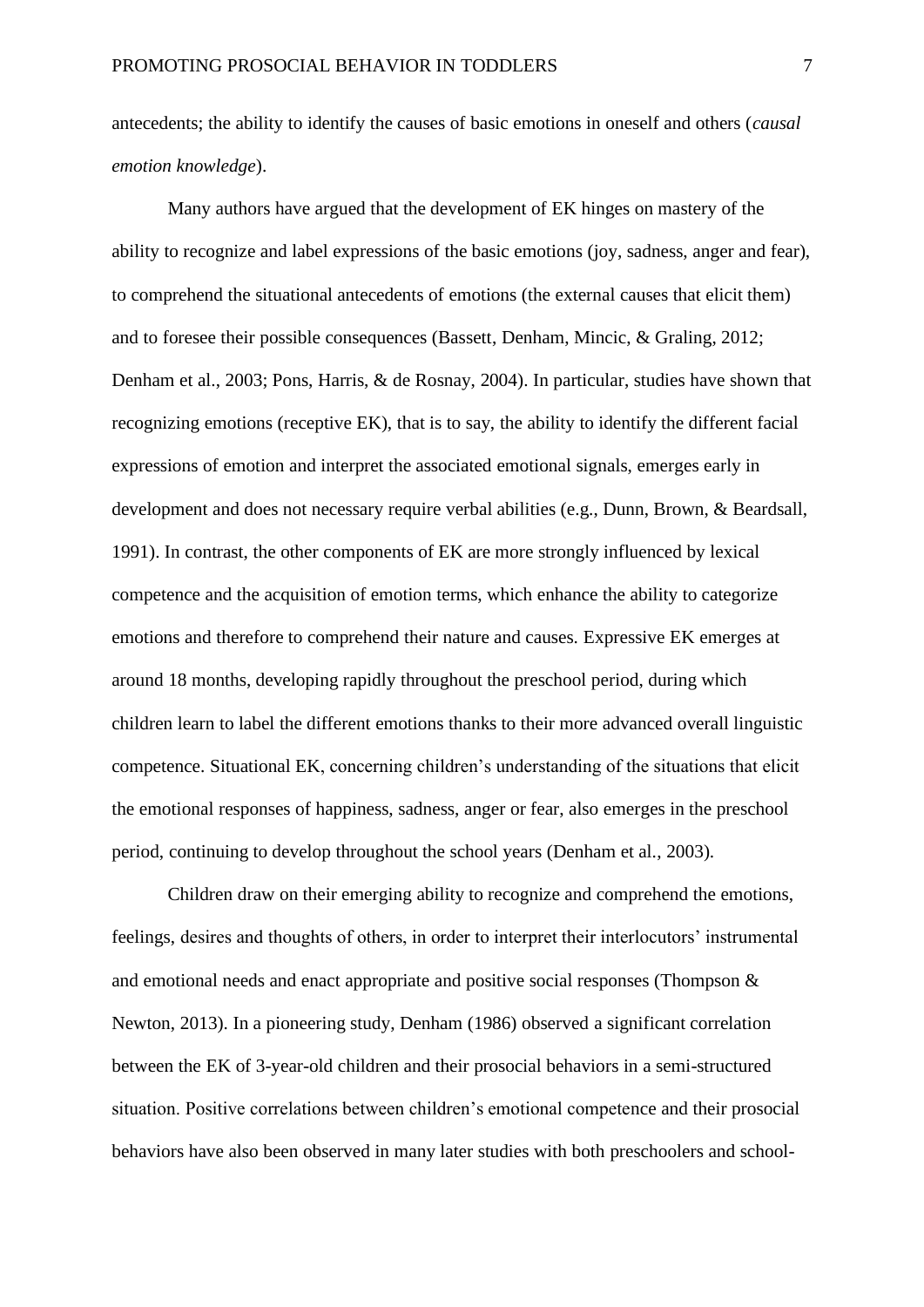age children (Denham, 2007; Farrant, Devine, Maybery, & Fletcher, 2012). This relationship is already present in early childhood, as borne out by the predictive studies of Ensor and colleagues (Ensor & Hughes, 2005; Ensor, Spencer, & Hughes, 2011), which identified a strong association between emotion understanding at 3 years and manifest prosocial behavior at 4 years of age. Similarly, Garner & Waajid (2012) have pointed up the predictive role of emotional competence in preschoolers' development of social skills. A meta-analysis by Trentacosta and Fine (2010) provided further evidence for a close relationship between knowledge of the basic emotions and social competence in preschooler. Specifically, children who are better at identifying and regulating their own emotions display greater competence in their interpersonal interactions, are more readily accepted by their peers and more skilled in resolving interpersonal conflict.

Furthermore, it has emerged from both correlational and longitudinal studies on the link between EK and social competence that the former influences the development of the latter by promoting prosocial behavior on the one hand and inhibiting aggressive behavior on the other. Many researchers have found that gains in emotional competence provide preschool and school age children with new tools for social interaction that may be used as an alternative to aggressive conduct (Belacchi & Farina, 2010; Bohnert, Crnic, & Lim, 2003). In contrast, aggressive behavior is associated with less advanced EK: children who display high levels of aggression express anger more frequently and more intensely, and are less skilled in identifying the causes of emotions and in regulating their emotional states in general (Calkins et al., 1999).

# **Why Implement Educational Programs in Emotion Knowledge During Early Childhood? Empirical Evidence From Conversation-based Training Studies**

A growing number of training studies have investigated how to promote gains in socio-emotional competence via the implementation of school programs. One line of studies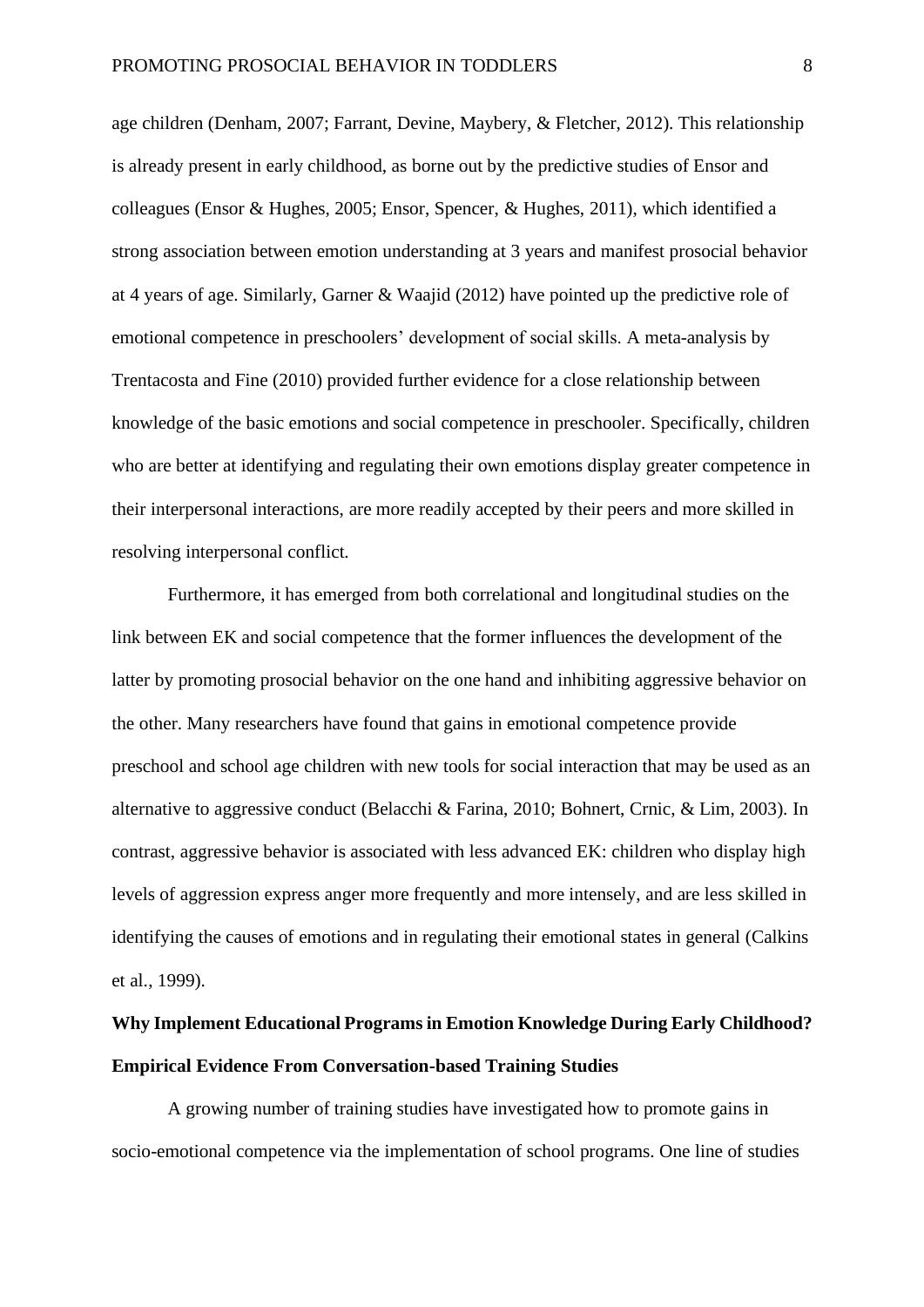have tested the efficacy of educational programs designed to foster socio-emotional skills (emotion knowledge and social competence) in preschool and school-aged children from disadvantaged backgrounds (i.e. Domitrovich, Cortes, & Greenberg, 2007; Izard, Trentacosta, King, & Mostow, 2004).

In parallel, another line of research have focused on the mechanisms, such as conversation, for enhancing cognitive and socio-emotional skills in typically developing children from a very young age. Initial studies conducted in the home showed that parents' emotional dialogue with their children promotes the development of social and emotional skills (Brownell, Svetlova, Anderson, Nichols & Drummond, 2013; Denham, Bassett & Wyatt, 2007; Dunn et al., 1991; Garner, Dunsmore, & Southam-Gerrow, 2008; Ontai & Thompson, 2002; Van Bergen, Salmon, Dadds, & Allen, 2009). In recent years, researchers have broadened their focus and begun to investigate how the same mechanisms may work in educational contexts, and whether teachers can act as key socio-emotional socializers in a similar way to parents (Denham, Bassett, & Zinsser, 2012).

In light of empirical evidence obtained in this field, a number of authors have set out to test the effects of intervention programs designed to promote children's socio-emotional competence in childhood education contexts, in terms of both enhancing prosocial competence and reducing levels of aggressive behavior (e.g., Cigala, Mori, & Fangareggi, 2015). This area of research has included conversational training studies conducted with preschoolers (Ornaghi et al., 2015) and school age children (Ornaghi, Brockmeier, & Grazzani, 2014; Tenenbaum, Alfieri, Brooks, & Dunne, 2008). These studies showed that participating in conversational activities about the expression, causes and regulation of emotion has significant effects on children's emotional competence and on their propensity to engage in prosocial behavior. However, within intervention research on the promotion of positive social conduct, the conversational approach has rarely been implemented with 2 to 3-year-old children, with the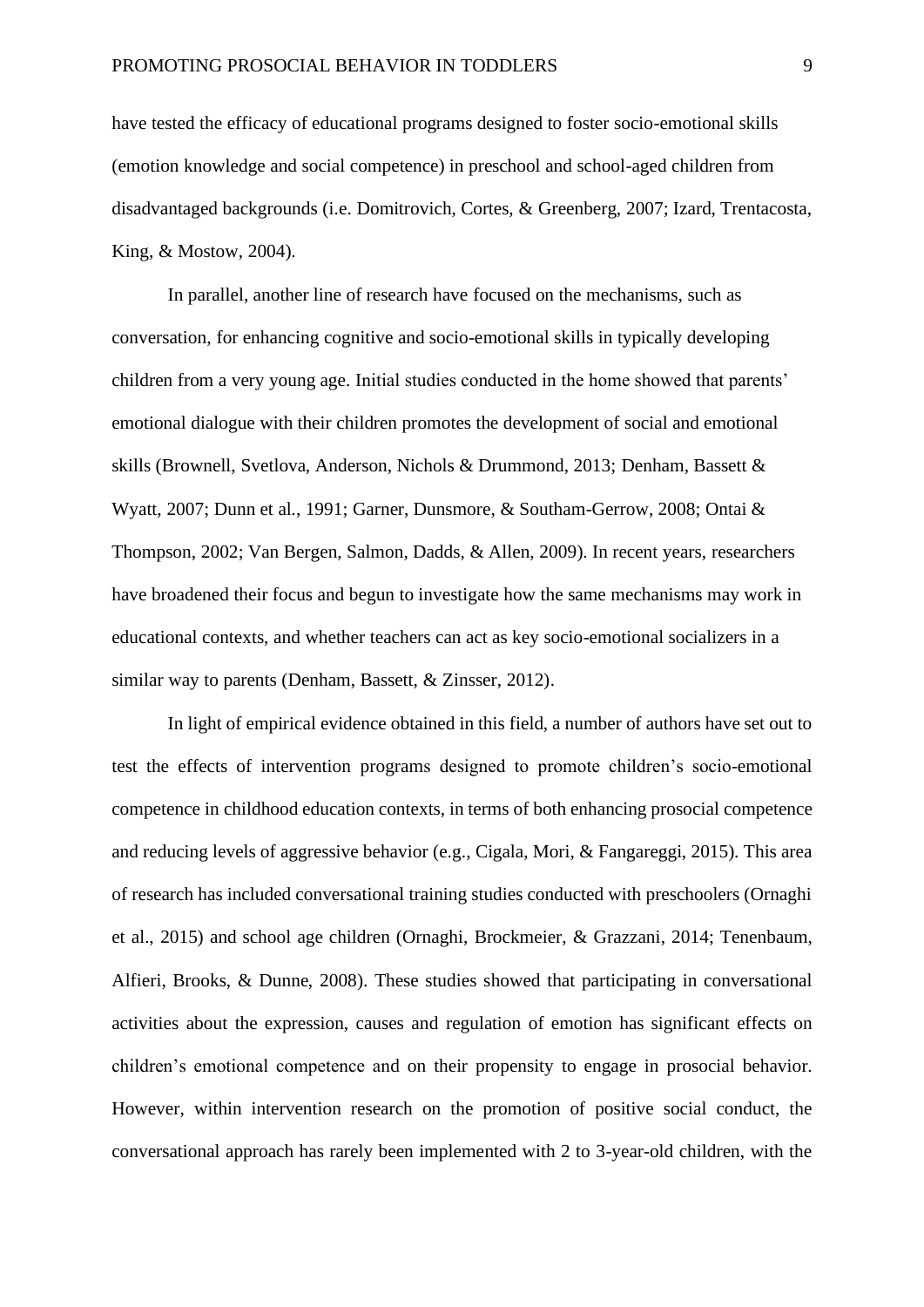exception of two very recent studies by our own research team; these works showed that conversing on mental states, especially emotions, with small groups of toddlers at early childhood education centers has a positive impact on their social and emotional understanding (XXXXX, 2016; XXX, in press).

Furthermore, to the best of our knowledge, there is no published data about how children this young might spontaneously draw on such enhanced emotional skills to inform their behavior in the course of their social interactions with other toddlers.

### **The Current Study**

The aim of the present research was to explore the effects of an EK intervention program, conducted by trained teachers and based on the conversational method, on the prosocial and aggressive behavior of 2-3 year old children, independently of age and language ability. The innovative aspect of this study, one of the few to implement a conversation-based intervention in the early childhood education context, was that it investigated the effects of a program designed to improve toddlers' EK on the various types of behavior enacted by the participating children while freely interacting with their peers.

Thus, the research objectives were on the one hand to evaluate how the conversational training impacted on the development of EK (in terms of gains in the ability to label emotions, recognize emotions from facial expressions, grasp stereotypical emotions and their situational antecedents, and identify the causes of basic emotions in the self and others) and emotional state-talk, and on the other hand to analyze the effects of the intervention on social behaviors, both positive and negative. We expected that the children in the experimental group would outperform the control group on measures of EK; in addition, we hypothesized that experimental participants would engage more frequently in prosocial action and display fewer aggressive behaviors than their peers in the control group. We also expected that the training effect on children's social behavior was associated to changes in their level of EK.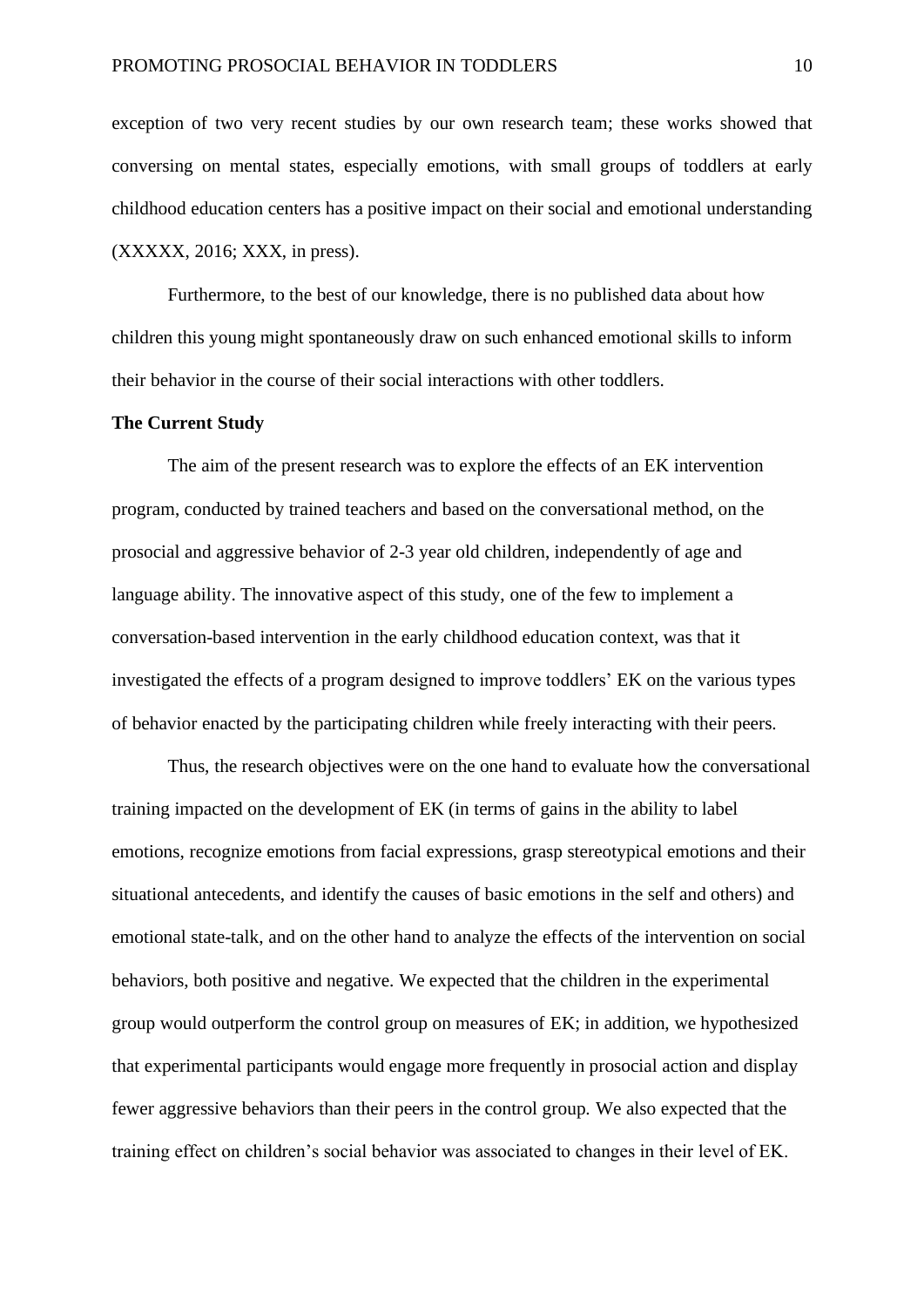### **Method**

This study consisted of three phases: pre-test, intervention phase, and post-test, for both the experimental and control groups. The intervention began two weeks after the end of the pre-test and lasted two months. The post-test phase started two weeks after the end of the intervention.

## **Participants**

Ninety-five toddlers (41 girls), ranging in age from 26 to 36 months (*M*age at pre-test:  $30.05$ ;  $SD = 3.60$ ), took part in the study. They were recruited at eight nurseries located in an urban area of Northern Italy. The infant-toddler centers involved in the study were similar in terms of organization and educational philosophy, given that they were all part of the same network of facilities. Participants were all typically developing children, native Italian speakers, and from middle-class socioeconomic backgrounds. The majority of their parents held a high school diploma or university degree (92% of mothers and 87% of fathers) and were in white-collar employment (75% of mothers and 56% of fathers). Other parents were manual workers (6.8% of mothers and 18% of fathers), executives or self-employed professionals (10.2% of mothers and 20% of fathers), while the remainder were unemployed (8% of mothers and 6% of fathers). Single-child families represented 62.2% of the sample, while the remaining 37.8 % had two or more children.

The children at four of the participating centers were randomly assigned to the experimental condition ( $n = 42$ ; 16 girls) and those at the other four centers to the control condition ( $n = 53$ ; 25 girls). Twelve teachers volunteered to conduct the intervention. They were all female and their mean age was  $27.6$  years ( $SD = 4.86$ ; range: 21-45). They too were assigned to either the experimental or the control condition (5 and 7 teachers, respectively) and received ad hoc training from the research team in advance of the intervention (more detail is provided below).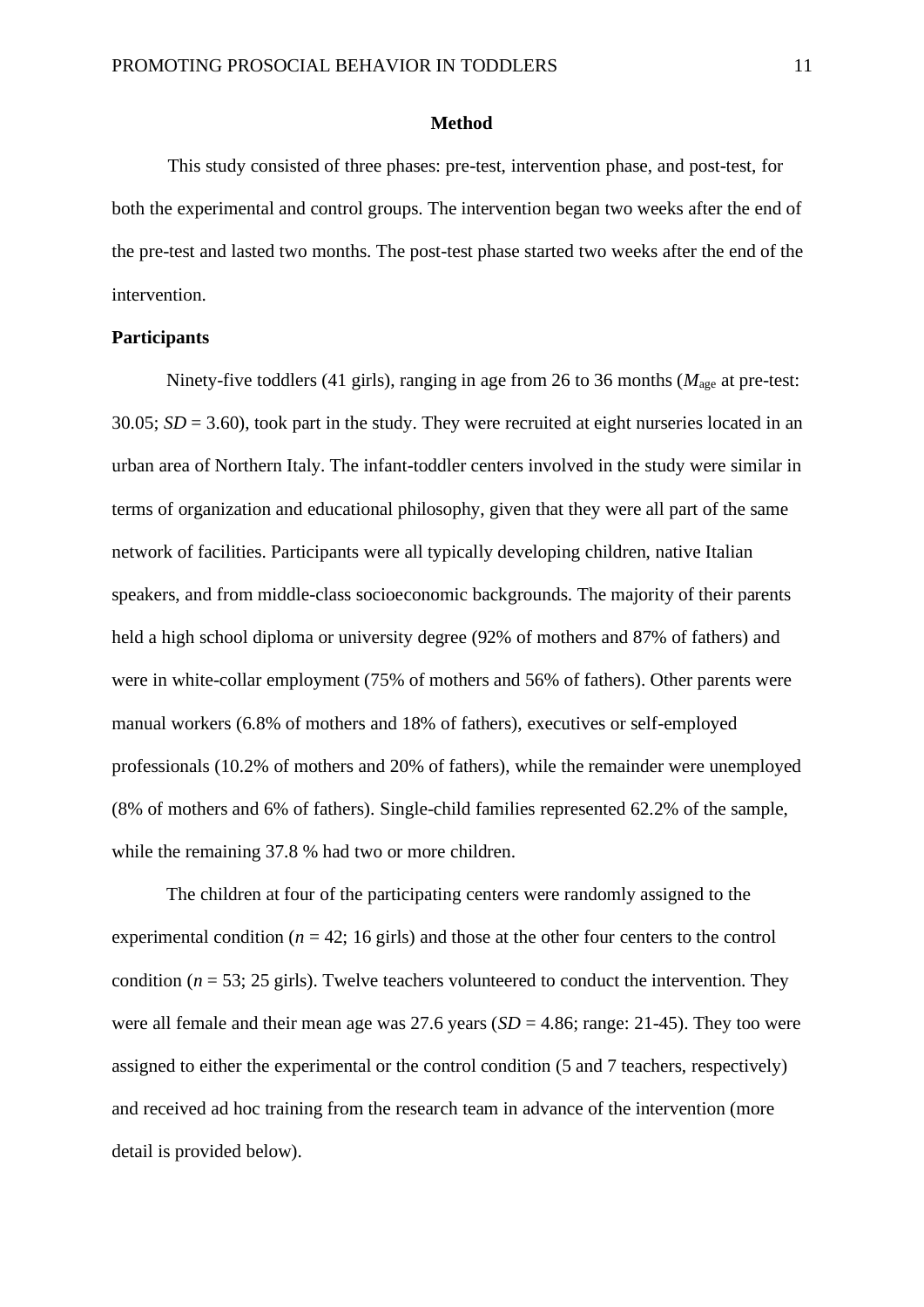### **Pre- and Post-test Measures**

All the children were pre-and post-tested with measures assessing their general language ability, EK, and prosocial and aggressive behavior.

## **Language ability**

*The PVB* (Caselli, Pasqualetti, & Stefanini, 2007). This standardized test uses maternal ratings to evaluate the language abilities of children aged between 18 and 36 months. It consists of four sections evaluating the child's *vocabulary*, *sentence complexity*, *clarity of pronunciation*, and *non-verbal communication abilities* such as pointing, making gestures, and pretending. The rating questionnaire took around 20 minutes to compile and standard scoring procedures from the PVB Manual were applied. The score ranges were 0- 100 for the vocabulary section, 0-12 for the sentence complexity section, 0-2 for the pronunciation section, and 0-2 for the non-verbal communication abilities section. Given that the score ranges varied greatly across the four sections of the instrument, in order to calculate a global language ability score, the partial scores were converted into standardized or z-scores (Miller & Whicker, 1999). The final overall score was obtained by summing the four z-scores and dividing by four.

## **Emotion knowledge**

*Affective Knowledge Task* (AKT, Denham, 1986). Toddlers were administered the Italian validated version (Camodeca  $&$  Coppola, 2010) of the task. The materials are two puppets with blank faces and four felt discs, each depicting a facial expression corresponding to a distinct basic emotion. Four subtasks from the battery were used: the expressive task, receptive task, affective perspective-taking task, and causes task. Respectively, these examined the ability to label emotions (four items), recognize them (four items), deploy EK in stereotypical situations (eight items), and identify/comprehend the causes of emotions (four items). Participants received a score of 2 for a correct response, 1 for an incorrect response of the appropriate affective valence, and 0 for a completely inappropriate response.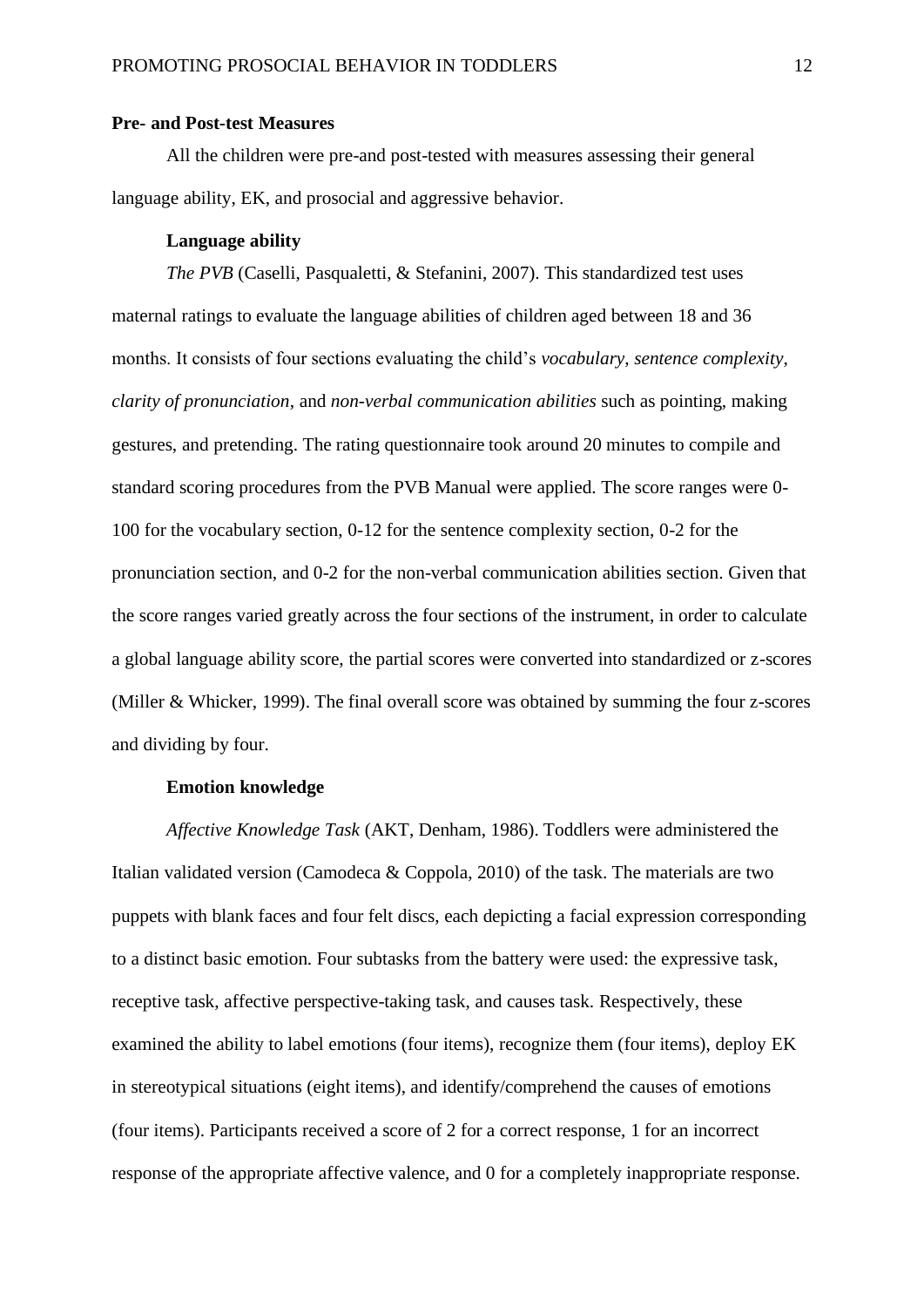Each child was assigned a total score ranging from 0 to 40, and four sub-scores relative to the four sections of the test (expressive task: max. 8; receptive task: max. 8; affective perspective-taking task: max. 16; and causes task: max. 8). The reliability coefficients were  $\alpha$  $=$ .83 at pre-test and  $\alpha =$ .79 at post-test. Reliability coefficients for the four sections of the AKT were:  $\alpha$  =.79 at pre-test and  $\alpha$  =.62 at post-test for the expressive task;  $\alpha$  =.89 at pre-test and  $\alpha$  =.81 at post-test for the receptive task;  $\alpha$  =.82 at pre-test and  $\alpha$  =.71 at post-test for the affective perspective-taking task; and  $\alpha$  = .79 at pre-test and  $\alpha$  = .79 at post-test for the emotion causes task.

*Emotional-state talk (EST)*. Each participant was video-recorded for a total of 24 minutes during free play observed at nursery on three different days. The trained observers used a randomly ordered list of children and focused on one child at a time. Two expert judges who were blind to the aims of the research transcribed the children's talk and coded their spontaneous use of EST according to a pre-defined classification grid (e.g., Bretherton & Beegly, 1982). The grid included terms referring to both positive (i.e., happy, love, feeling good, cheerful, glad, satisfied, proud, etc.) and negative emotional states (i.e., scared, angry, sad, annoyed, worried, etc.). Only genuine references to emotional states were counted, according to Bartsch and Wellman's theory (Bartsch & Wellman, 1995). Therefore, all the linguistic expressions that left doubts about the child's comprehension of the mental state they refer to were excluded (i.e., mere repetitions of verbal expressions that the child has just heard being pronounced by other people). The coders obtained 80% agreement at pre-test (*κ*  = .74) and 86% at post-test (*κ* = .78).

## **Prosocial and aggressive behavior**

The same video-recordings used to evaluate children's emotional-state talk were also availed of to observe the toddlers' prosocial and aggressive behaviors. Coding was carried out by two independent judges blind to the aims of the study and unaware of which children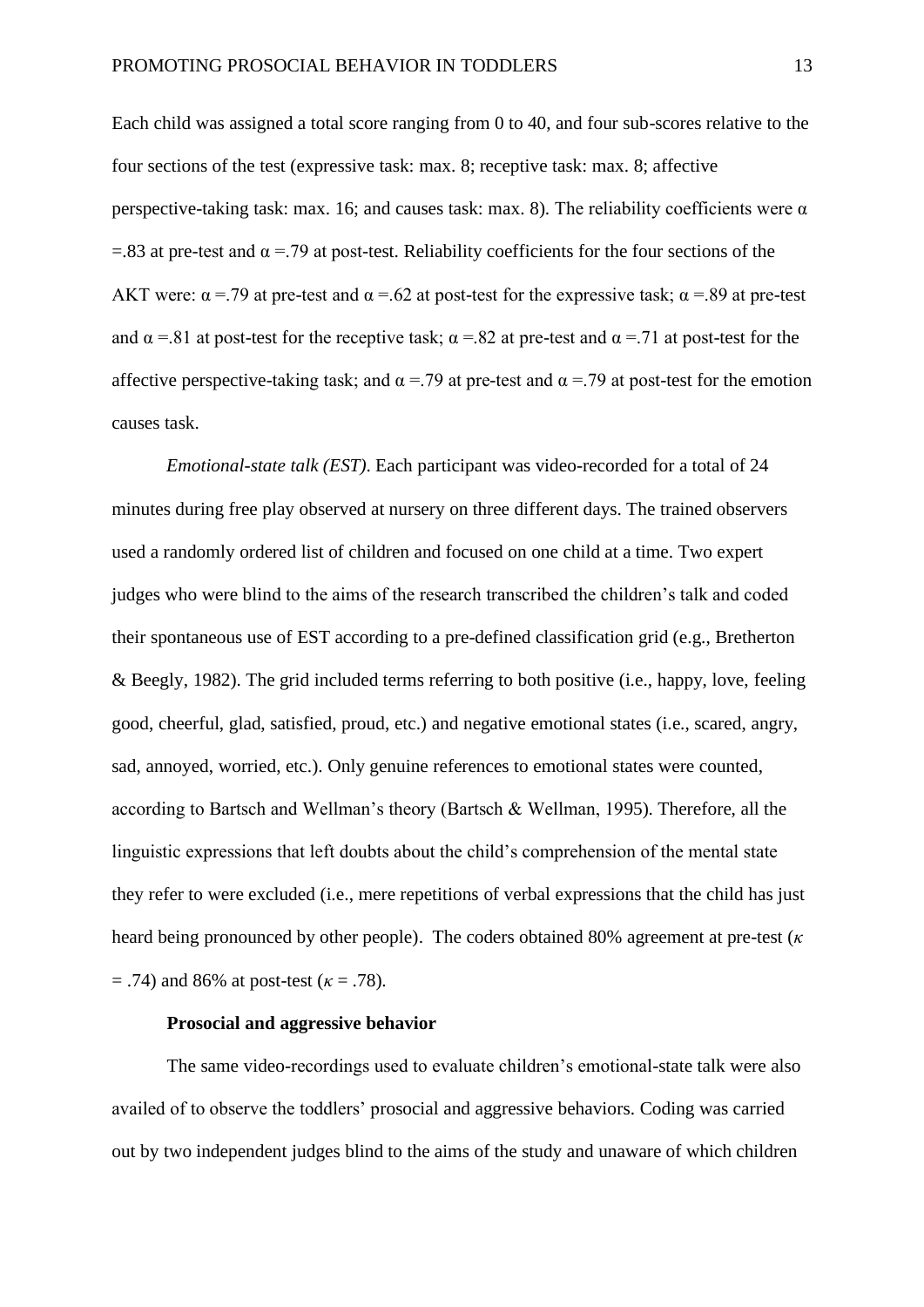belonged to the experimental and control groups. For each child, behaviors were coded following an ad hoc observation grid adapted from that used by Denham (1986). Drawing on classifications common to a number of studies reported in the literature (Brownell, Svetlova & Nichols, 2009; Svetlova et al., 2010), we grouped behaviors into categories situated along a continuum that went from actively prosocial behavior (e.g., sharing, helping, etc.) to aggressive behavior (both reactive and proactive). The specific categories used were: *sharing*  (when a child shares an object or information with another), *helping* (when a child assists a peer to complete an action or attain a goal, or gives up something to benefit someone else), *comforting* (when a child offers verbal or physical consolation in response to the distress of a peer), *neutral attention* (when a child turns around and looks attentively for at least three consecutive seconds at another child who is displaying signs of distress or discomfort), *reactive aggression* (when a child displays defensive verbal and non-verbal behaviors in response to provocation or attack from others) and *proactive aggression* (when a child uses verbal and non-verbal behavior to provoke, challenge, or attack others).

Each participant was assigned an overall score for prosocial behavior (corresponding to the total number of comforting, sharing, helping and neutral behaviors displayed) and an overall score for aggressive behavior (corresponding to the total number of behaviors classified as reactive or proactive aggression). Again the judges independently coded the children's social behavior, obtaining 83% agreement at pre-test ( $\kappa = .79$ ) and 82% agreement at post-test ( $\kappa = .74$ ) before resolving discrepancies via discussion.

## **The Emotion Knowledge Intervention Program**

In between the pre-test and post-test phases, a two-month intervention took place at all participating nurseries. The teachers, who had previously been specifically trained by the research staff, daily involved small groups of children in semi-structured training sessions. The teachers were provided with specific guidelines concerning the Emotion Knowledge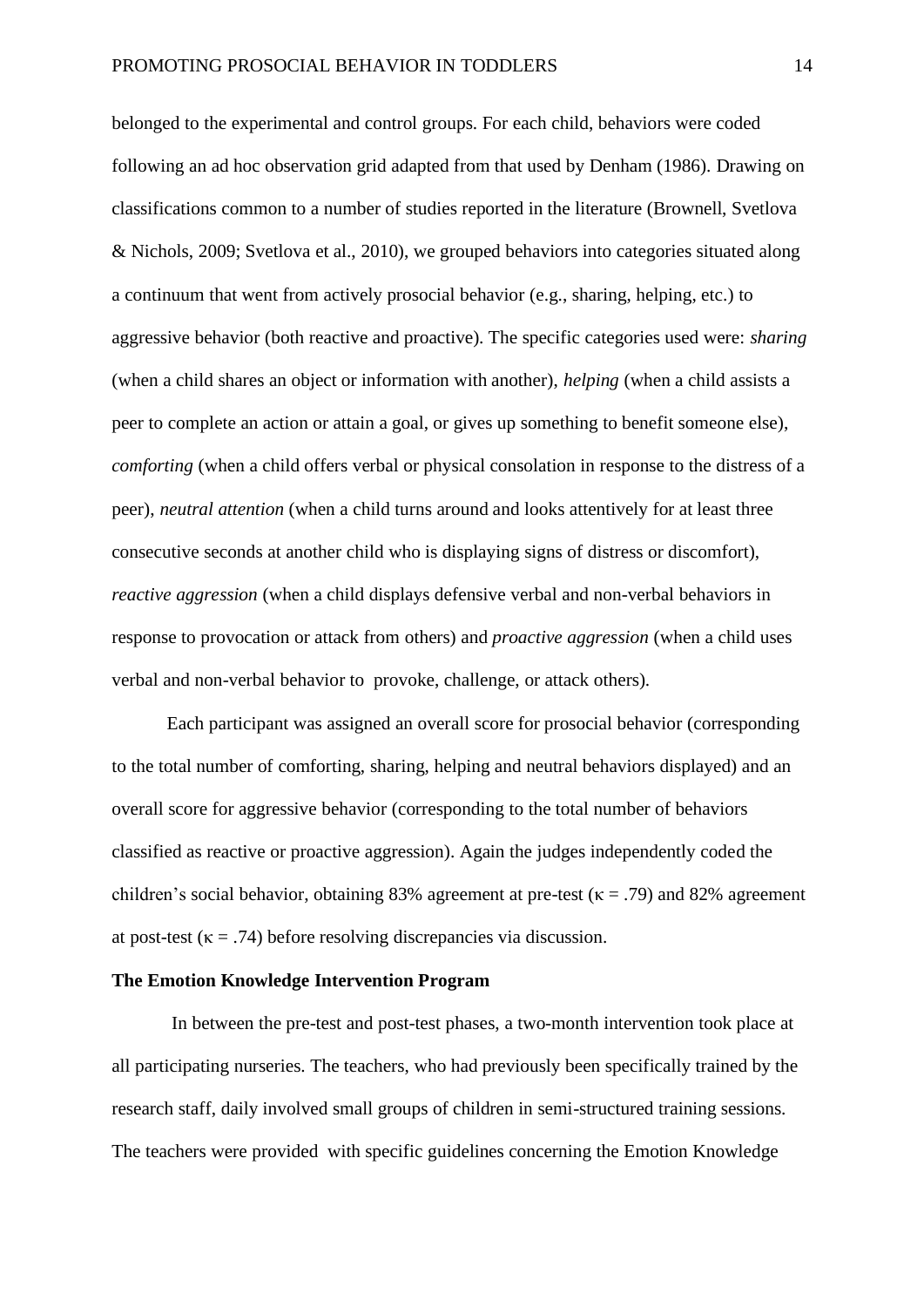Intervention Program. The activities were conducted in a quiet ad hoc setting, in which the children were seated in a circle with the teacher in front of them to encourage communication and exchange. Composition of the groups (4-5 toddlers at time) was based on teacher nomination, and all groups were mixed gender.

A total of 42 intervention sessions were carried out by the teachers. Each session, lasting about fifteen minutes, consisted of two key steps (the first one lasted about 5 minutes, the second one lasted about 10 minutes). At the first step, identical in both conditions, children were read a brief story from an illustrated book that had been specifically created with the research aims in mind and was age-appropriate. The book, enriched with emotional lexicon, contained short stories about animal characters who experience exciting and emotional events that make them alternately joyful, scared, sad, and angry. The stories presented the children with familiar situations activating common emotional scripts, such as feeling sad because one has lost a favorite possession, angry over the snatching of a toy, happy on account of a wish come true, or afraid of a loud noise.

The second part of the activity, in contrast, varied across the two conditions. The children assigned to the experimental condition, following the well-consolidated paradigm based on story-reading and subsequent conversational activity (e.g., Ornaghi et al., 2015; Tenenbaum et al., 2008), were encouraged by the teacher to talk about emotions. Specifically, following the program instructions, after using the story that had just been read to introduce the theme, the teachers asked the children questions about the target emotion, addressing each question to an individual child, with the aim of stimulating reflection and conversation about a different aspect of that particular emotion at each session: recognizing the emotion, expressing it, understanding its causes, or regulating it. Examples of stimulus questions include: "How did the little rabbit feel in this story?", "Did you see how angry the little bear was?", "What is an angry face like? Can you make one? Look what an angry face Lucy is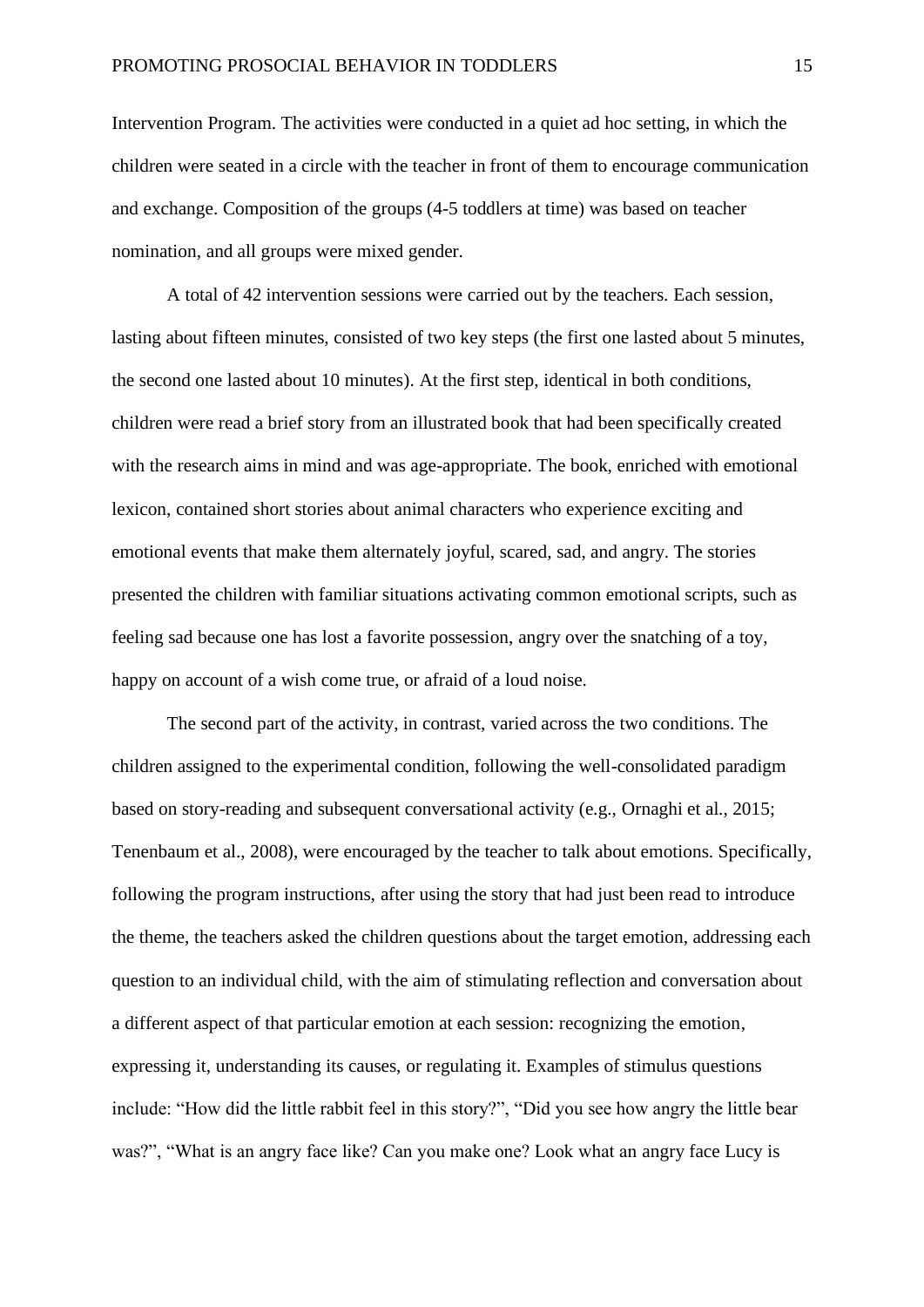making!", "Do you ever get mad when someone takes your favorite toy?", "Luke, what do you do when you get mad? And you, Lucy?", "How can you tell that a person is scared?". By means of these stimulus questions, the children were guided to think and converse about their own and others' emotional experience, with the aim of enhancing their knowledge about emotions, fostering their affective perspective-taking abilities, and so on.

Children in the control condition, after the book-reading, were allowed to engage in free play instead of participating in subsequent conversational activity on EK. Their teachers were blind to the research aims and were told that they would have the opportunity to receive the training the following year.

## **Results**

The result section is divided into five subsections outlining descriptive statistics and correlations among the study variables, the impact of the intervention on participants' EK and EST, the effect of the emotion-based training program on participants' prosocial and aggressive behavior, the effect of the intervention on social behavior when controlling for the contribution of gains in EK, and, finally, a measure of the fidelity with which the intervention was delivered by the teachers in both conditions. All statistical analyses were conducted using SPSS (version 21).

### **Descriptive Statistics**

Table 1 shows means and standard deviation for all variables as a function of group condition at both pre-test and post-test stages. Table 2 reports correlations among variables by group condition at both time points.

## **Training Effects on Toddlers' Emotion Knowledge and Emotional-state Talk**

In order to verify the impact of the intervention on participants' EK and EST, a multivariate repeated measures analysis of co-variance (MANCOVA) was run, with the following independent variables (IVs): Time (pre and post) as a within-subject factor and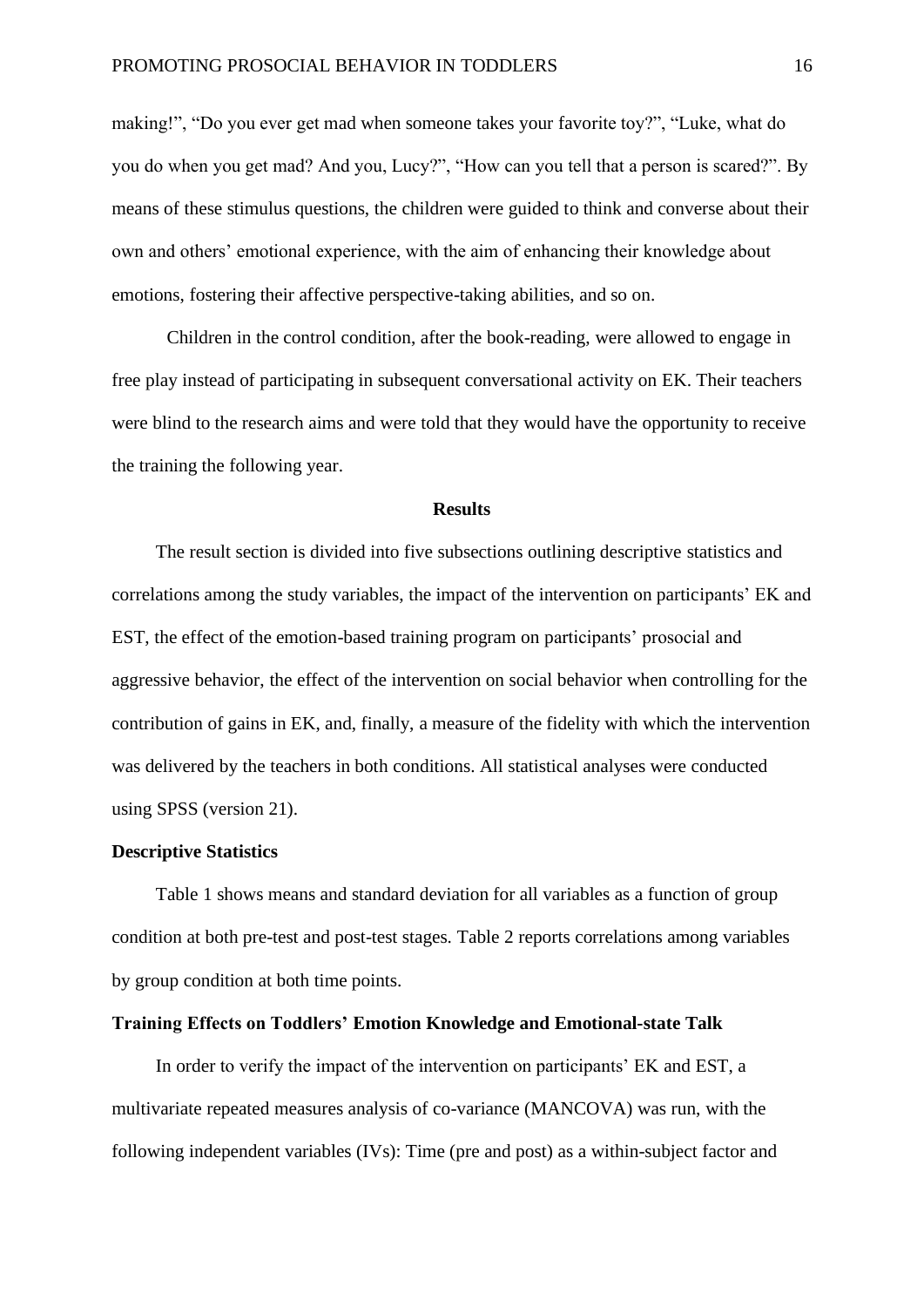Group Condition (experimental vs control group) as a between-subject factor. The dependent variables (DVs) measured at two time points were EST and EK (total score on the AKT). Age in months and pre- to post-test gains in language ability were included as covariates.

A significant Time × Group Condition interaction, Wilks'  $\lambda = .66$ ,  $F(2.91) = 6.48$ ,  $p =$ .005,  $\eta_p^2 = 0.33$ , emerged. The univariate tests showed that this interaction was significant for both EST,  $F(1,93) = 7.47$ ,  $p = .009$ ,  $\eta_p^2 = .13$ , and the total score on the AKT,  $F(1,93) =$ 23.13,  $p < .0001$ ,  $\eta_p^2 = .32$ . As shown in Table 1, the children in the experimental group displayed higher gains from pre- to post-test stages than children in the control group. We then broke down the interaction into the simple main effects, applying the Bonferroni correction for multiple contrasts. For the Group Condition factor, at pre-test no significant differences emerged between the two groups. At post-test, the children in the experimental condition outperformed those in the control condition on the measures of EST,  $F(1,93) =$ 10.92,  $p = .002$ ,  $\eta_p^2 = .18$ , and EK,  $F(1,93) = 23.06$ ,  $p < .00001$ ,  $\eta_p^2 = .20$ . For the Time factor, the experimental group showed significant differences between pre- and post-test scores for EST,  $F(2,39) = 13.62$ ,  $p = .001$ ,  $\eta_p^2 = .34$ , and EK,  $F(2,39) = 292.97$ ,  $p < .000001$ ,  $\eta_p^2$  =.91. In the control group, significant differences between pre- and post-test scores were found with regard to EK,  $F(2,50) = 40.82$ ,  $p < .00001$ ,  $\eta_p^2 = .29$  (Table 1).

Moreover, in order to gain a more detailed insight into the efficacy of the intervention in improving the different EK abilities evaluated by the AKT, a series of analyses of variance for repeated measures were performed. As shown in Table 3, the children in the experimental group displayed significantly higher pre- to post-test gains than the control group on all sections of the AKT: labelling emotions, Wilks'  $\lambda = .93$ ,  $F(1,93) = 7.40$ ,  $p = .008$ ,  $\eta_p^2 = .08$ , recognizing emotions, Wilks'  $\lambda = .92$ ,  $F(1,93) = 8.13$ ,  $p = .005$ ,  $\eta_p^2 = .08$ , deploying EK in stereotypical situations, Wilks'  $\lambda = .82$ ,  $F(1,93) = 19.70$ ,  $p < .0001$ ,  $\eta_p^2 = .17$ , and comprehending the causes of emotions, Wilks'  $\lambda = .85$ ,  $F(1,93) = 16.54$ ,  $p < .001$ ,  $\eta_p^2 = .15$ .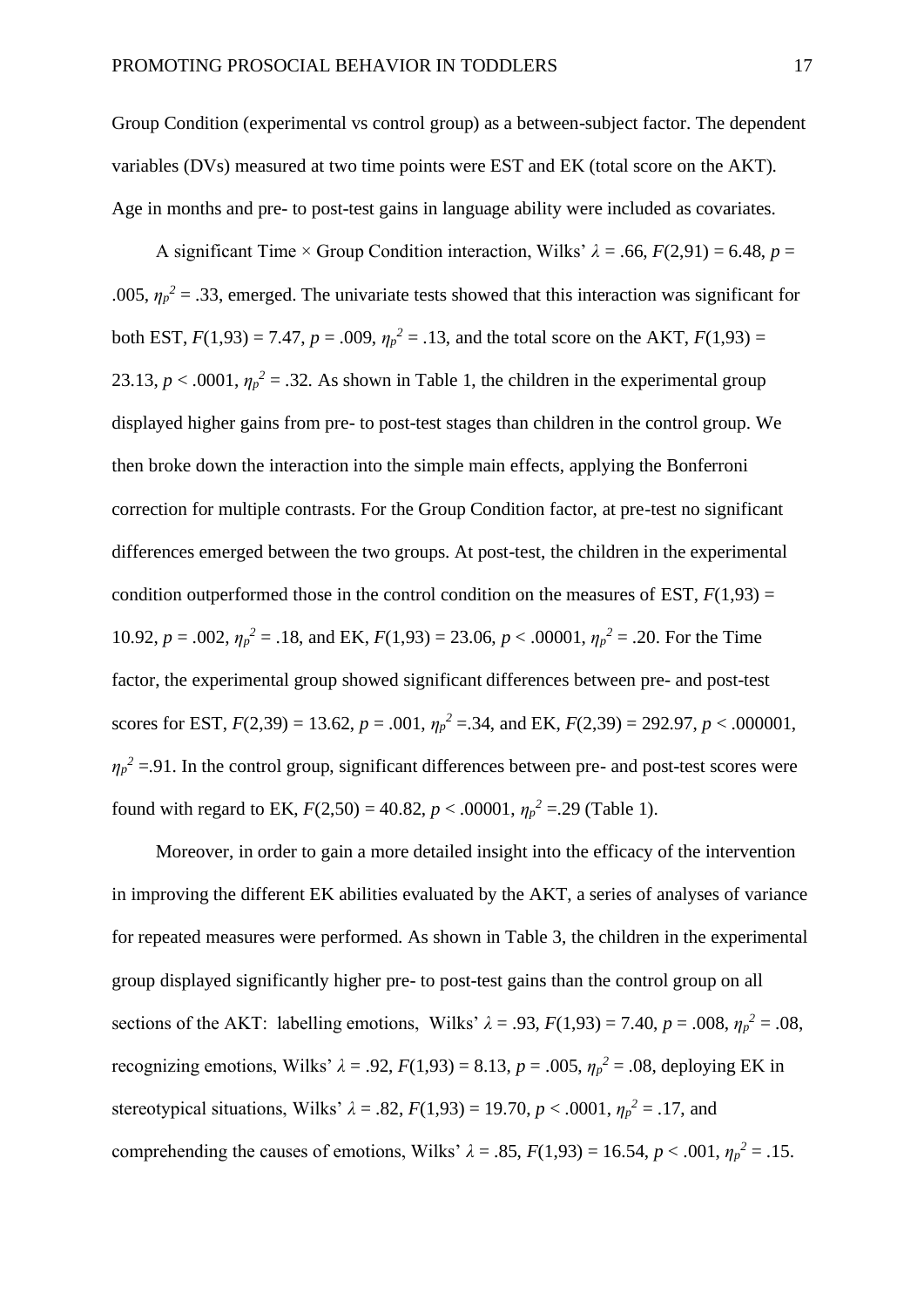Simple main effects were calculated. For the Group Condition factor, at pre-test no significant differences emerged between the two groups on any of the four sections of the instrument. At post-test, the children in the training group outperformed the control group on all sections ( $p < .001$ ). For the Time factor, children assigned to both conversational ( $p <$ .0001) and control ( $p = .01$ ) conditions displayed a significant improvement from pre- to post-test on all sections of the Affective Knowledge Test (Table 3).

### **Training Effects on Toddlers' Prosocial and Aggressive Behavior**

To test the effect of the conversational intervention on participants' social behavior, a multivariate repeated measures analysis of co-variance (MANCOVA) was run with Time and Group Condition as IVs and prosocial and aggressive behavior as the DVs. Again, age in months and gains in language ability were included as covariates.

A significant effect of Time, Wilks'  $\lambda = .79$ ,  $F(2,91) = 6.43$ ,  $p = .003$ ,  $\eta_p^2 = .21$  and a significant Time  $\times$  Group interaction, Wilks'  $\lambda = .82$ ,  $F(2,91) = 4.50$ ,  $p = .03$ ,  $\eta_p^2 = .18$ , emerged. Univariate tests showed that the interaction was significant for the prosocial behavior only,  $F(1,93) = 5.19$ ,  $p = .02$ ,  $\eta_p^2 = .11$ . The training had a positive role in improving the frequency of overall prosocial actions towards others (higher in the experimental group) but not in reducing their aggressive behaviors. Analyses of the simple main effects (see Table 1) show that for the Group Condition factor, at pre-test no significant differences emerged between the two groups. At post-test, the children in the experimental condition outperformed those in the control condition on the frequency of prosocial behavior,  $F(1,93) = 3.99$ ,  $p = .04$ ,  $\eta_p^2 = .08$ . For the Time factor, the experimental group showed a tendency toward statistical significance between pre- and post-test scores for prosocial actions,  $F(5,35) = 3.52$ ,  $p = .07$ ,  $\eta_p^2 = .12$ . In the control group, significant differences between pre- and post-test scores were found with regard to aggressive behavior,  $F(5,46) =$ 9.89,  $p = .005$ ,  $\eta_p^2 = .20$ .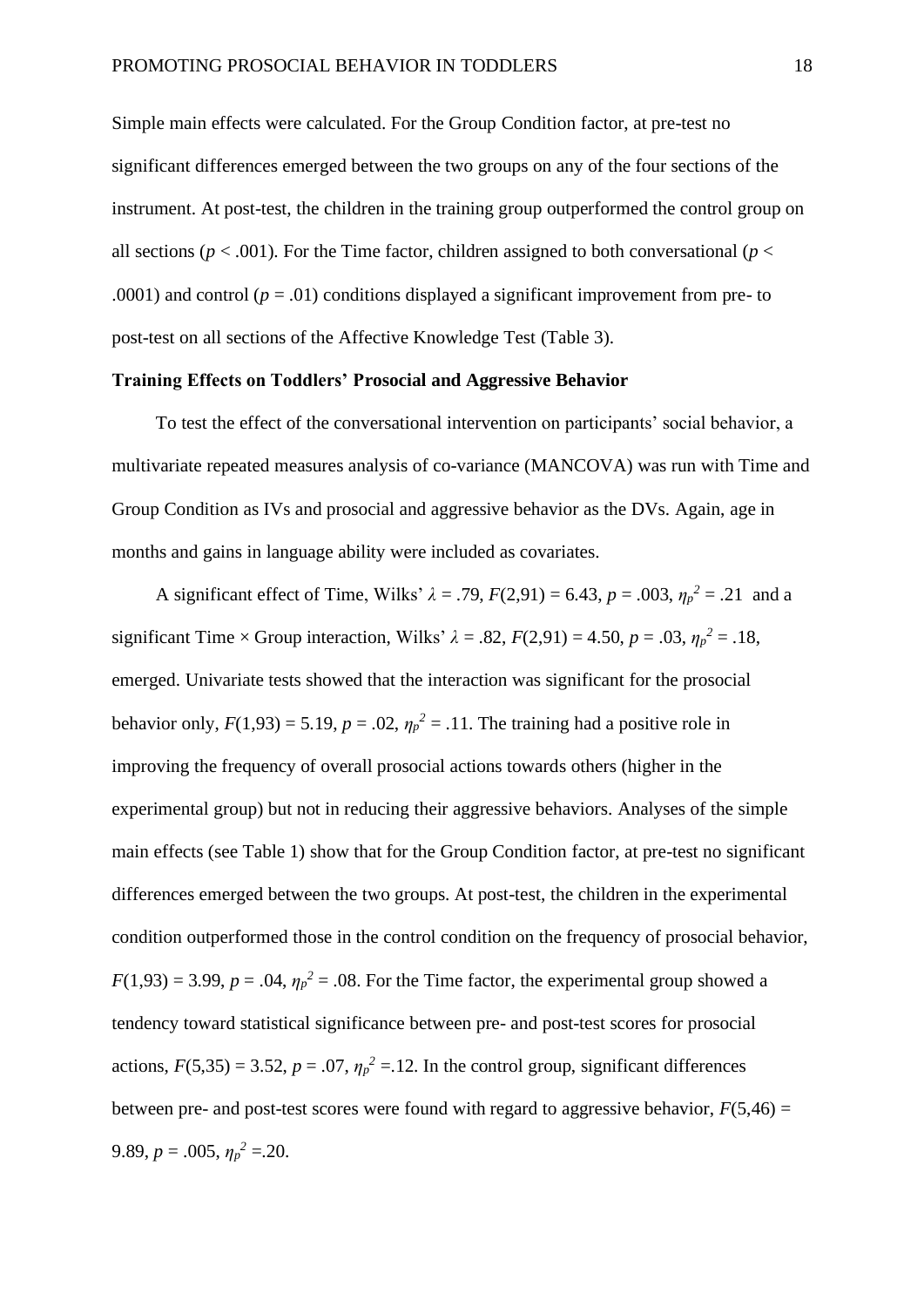In order to investigate the effect of the intervention on each category of social behavior under study, a series of repeated measure ANOVAs was run. Results as a function of Time and Group Condition are illustrated in Figure 1. A significant effect of Time emerged for sharing behaviors,  $F(1,93) = 3.99$ ,  $p < .05$ ,  $\eta_p^2 = .08$ , reactive aggressiveness,  $F(1,93) = 7.29$ ,  $p = .009$ ,  $\eta_p^2 = .13$ , and proactive aggressiveness,  $F(1,93) = 4.03$ ,  $p = .03$ ,  $\eta_p^2 = .09$ . Specifically, participants showed a significant pre-to post-test increase in sharing behaviors and a significant pre- to post-test decrease in both reactive and proactive aggressive actions. Furthermore, with regard to the Time  $\times$  Group Condition interaction, a tendency towards statistical significance emerged for sharing behaviors,  $F(1,93) = 3.50$ ,  $p = .06$ ,  $\eta_p^2 = .06$ . The improvement in frequency of sharing actions was particularly marked in the experimental group (means: from .48 at pre-test to 1.44 at post-test) as compared to the control group (means: from .25 at pre-test to .33 at post-test). The calculation of the simple main effects showed a statistically significant difference between the sharing behavior of two groups at the post-test stage,  $F(1,93) = 5.06$ ,  $p = .03$  (see Figure 1). Thus, the intervention program had a significant effect on prosocial but not on aggressive actions toward others. As shown in Figure 2, from pre- to post-test both groups displayed an increase in prosocial behaviors and a reduction in aggressive conducts. With regard to prosocial action, this increase was significant in the children who had received the experimental training and displayed more advanced EK at post-test than the children in the control condition,  $F(1,93) = 5,20$ ;  $p = .03$ . Concerning aggressive behaviors, both groups obtained negative delta values, but there was no statistically significant difference between the experimental and control conditions.

# **The Training Effect on Prosocial Behavior After Controlling for Changes in Emotion Knowledge**

To test the role of children's improvements in EK and emotional state talk in explaining the positive effect of the training program on participants' prosocial behavior, we carried out a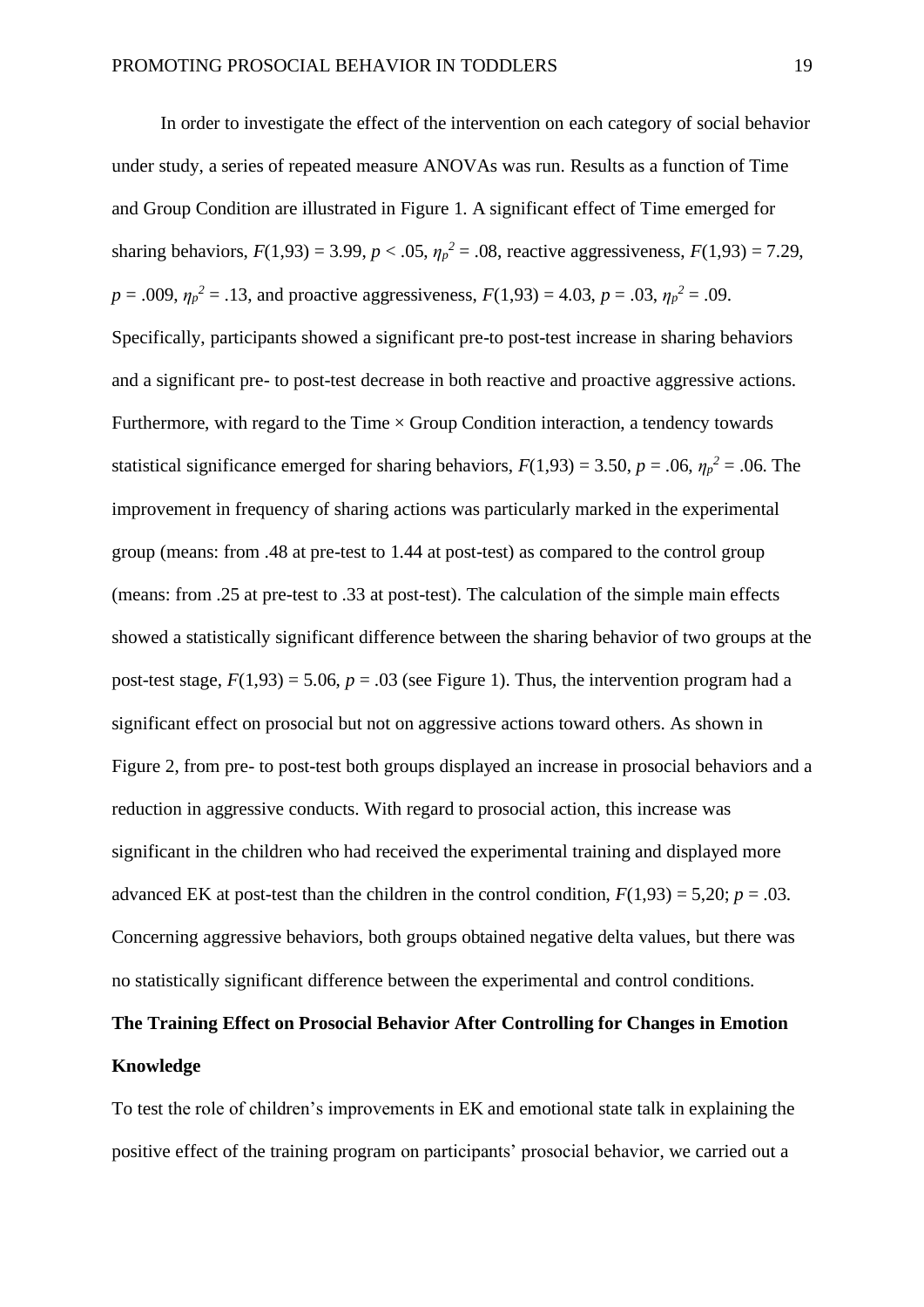repeated measures analysis of co-variance (ANCOVA). Time and Group Condition were the IVs and prosocial behavior at two time points was the DV. Pre- to post-test gains in EK and EST were included as covariates (Rogosa & Willett, 1983; Gottman, 2013). Since the training did not show any significant effect on aggressive behavior, it was not included in the analysis. Results showed that the Time  $\times$  Group interaction for prosocial behavior did not remain significant when controlling for children's improvements in EK and EST,  $F(1,91) =$ 2.90;  $p = .10$ ,  $\eta_p^2 = .04$ . We conclude that the positive impact of the intervention on children's frequency of prosocial actions depends on their gains in EK and EST.

## **Fidelity Analysis**

In order to evaluate the fidelity with which the trained teaching staff actually implemented the program, we randomly videotaped 45% of the intervention sessions in both research conditions. Two researchers with specific expertise in video-observation independently evaluated all the recorded footage, using a shared rating procedure. For both groups, the raters assessed teachers' levels of compliance with the guidelines for laying out the setting and delivering a verbatim reading of the story text; in addition, for the experimental group, the judges rated the extent to which teachers had correctly implemented the instructions for conducting the conversation on emotions. For each of these areas, the judges awarded a fidelity score on a five-point scale ranging from "not at all faithful" to "completely faithful". The teachers in the experimental condition were found to display a high level of fidelity across all the areas under evaluation: creating the setting (90%), faithfulness to story text (88%), and implementation of the guidelines for the conversational activity (89%). Similarly, the teachers in the control condition displayed strong fidelity, in 90% of cases with regard to preparing the setting and in 87% of cases in relation to respecting the guidelines for the story reading. Overall, the judges attained 84% agreement ( $\kappa = .75$ ).

## **Discussion**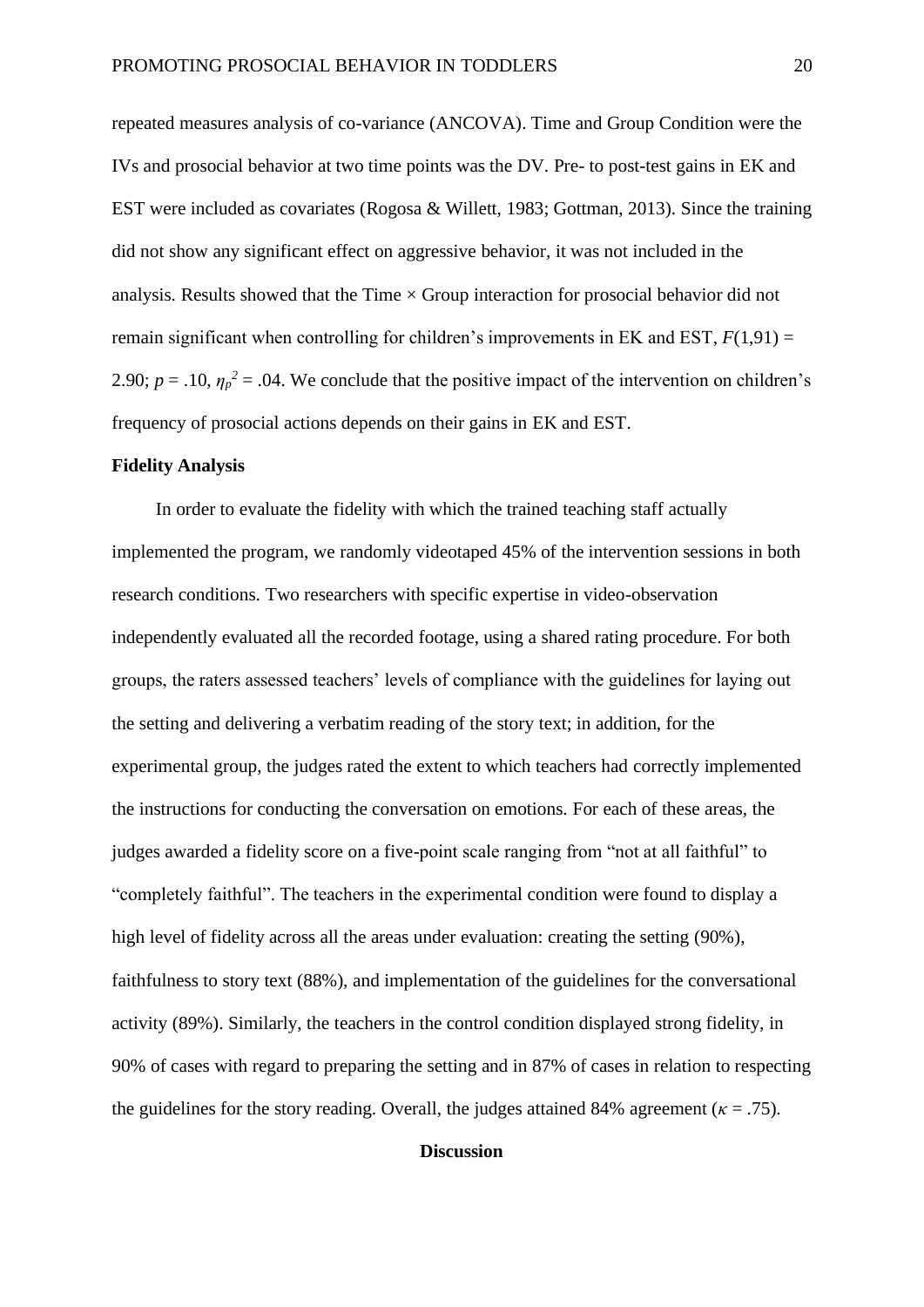The core aim of the present study was to verify whether a conversation-based training program carried out by nursery teachers was effective in enhancing toddlers' EK and whether and how it impacted on prosocial and aggressive behavior.

We obtained four main findings. First, the training had a positive effect on children's EK and spontaneous production of EST during free play with peers; second, the children in the experimental condition showed significantly higher gains in their overall production of prosocial actions than the children assigned to the control condition, particularly with regard to sharing behaviors; third no training effects emerged in relation to participants' aggressive behaviors toward others, which decreased from pre- to post-test in both the experimental and control groups; fourth the positive impact of the intervention program on prosocial behavior was independent by age and language but was influenced by participants' gains in EK and EST.

We now discuss the research outcomes, focusing first on the most significant results, and then on the socio-educational implications of the findings, the study's limitations and possible directions for future research.

## **Gains in Toddlers' Emotional-state Talk and Emotion Knowledge**

The two-month conversational intervention promoted the development of a series of emotional abilities in the toddlers assigned to the experimental group.

First, at post-test they displayed higher spontaneous use of emotional lexicon when interacting with peers at the infant-toddler center. This result is in line with the literature that emphasizes the key role of conversation in enabling children to acquire mental-state lexicon and to use it in the course of their daily interaction with others (Ornaghi et al., 2011; Peskin & Astington, 2004). Indeed, increases in children's use of this lexicon are to be attributed to their active participation in discursive contexts more so than to passive listening to adult talk or stories told by adults (de Rosnay & Hughes, 2006). From the video-recordings of the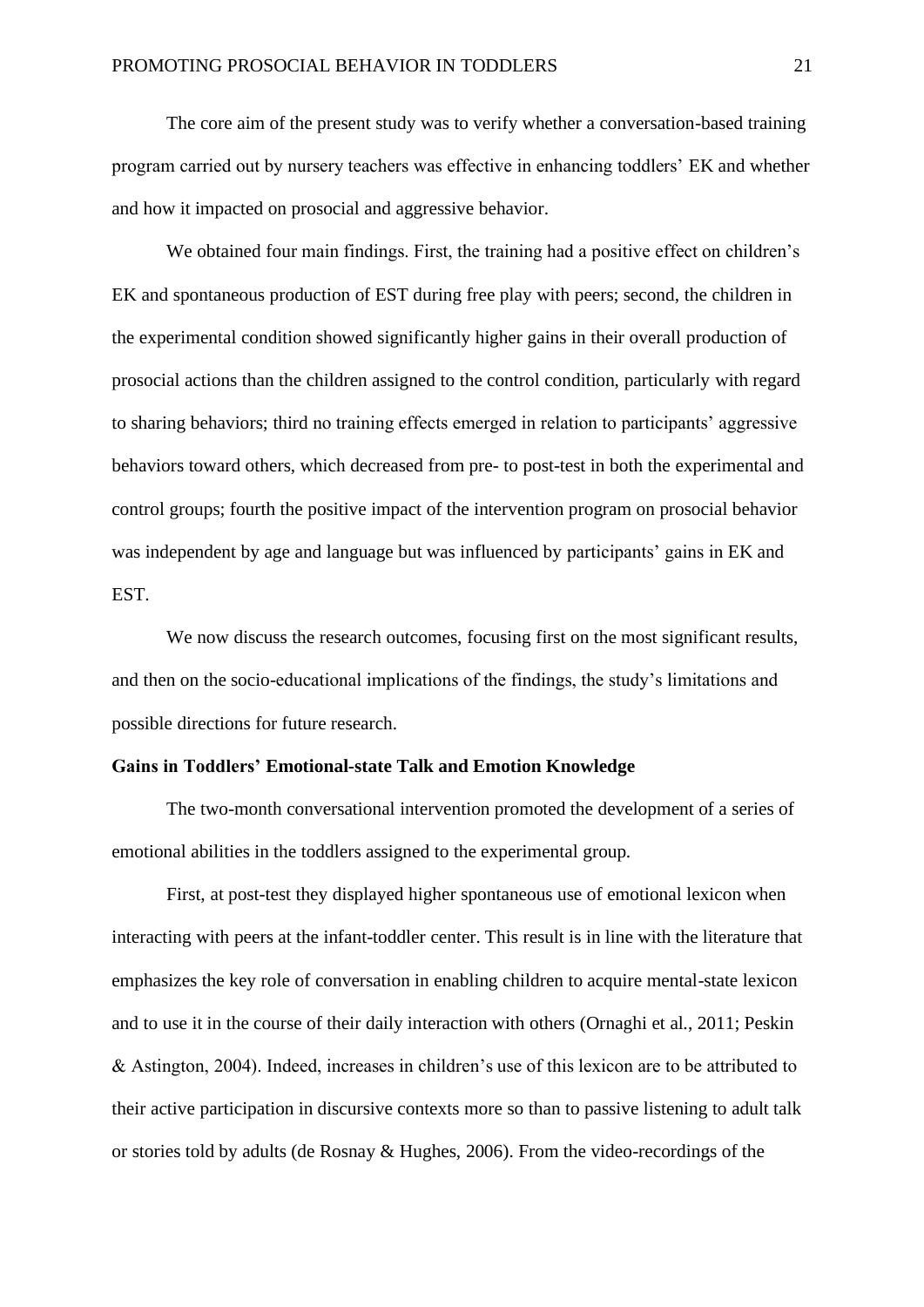children's free play sessions, it emerged that the children who received the training were more inclined, and linguistically better able, to explicitly describe the emotional contents of their own and others' experience. Thus, for example, in a prototypical conflict situation among children, in which one child snatched another child's toy, the victim would express his or her anger not only by gesticulating or crying, but also by verbalizing the emotion he or she was experiencing at that moment: "Hey, give me back my car. I'm mad!" Or a child who was frightened at the sight of a mask might say: "It's horrible, it's scary! Let's run away."

The transition from implicit to explicit knowledge of emotions, promoted by conversational practices, is unquestionably of great use to children in the course of their early social relations, because it enables them to recognize their own and others' emotions, to label them and understand their causes and consequences, as well as to refine their affective perspective-taking abilities (Brown & Dunn, 1991). This is borne out by the finding that, after the intervention, the participants in the conversation condition displayed significantly greater gains in EK, as assessed by measures of emotion recognition, identifying the causes of emotions and affective perspective-taking. Such outcomes are in line with previous intervention studies, which showed conversation on emotions to be a powerful educational tool and a mechanism of emotional socialization that enhances the development of children's EK at different ages, not only in the home but also in educational contexts (Ornaghi, Brockmeier, & Grazzani, 2014; Ornaghi et al., 2015; Tenenbaum et al., 2008).

In the present study, the story-based conversational intervention on emotions carried out with small groups of toddlers gave them the opportunity to set about articulating their own emotional experience and compare it with that of others, using the emotions of the story characters as a starting point. For example, during a conversational exchange with an educator, Mary (2 years and 89 months) stated, "I'm scared of the wolf"; shortly afterwards, Louis (2 years and 9 months) said that he felt afraid when his dog barked loudly, and finally,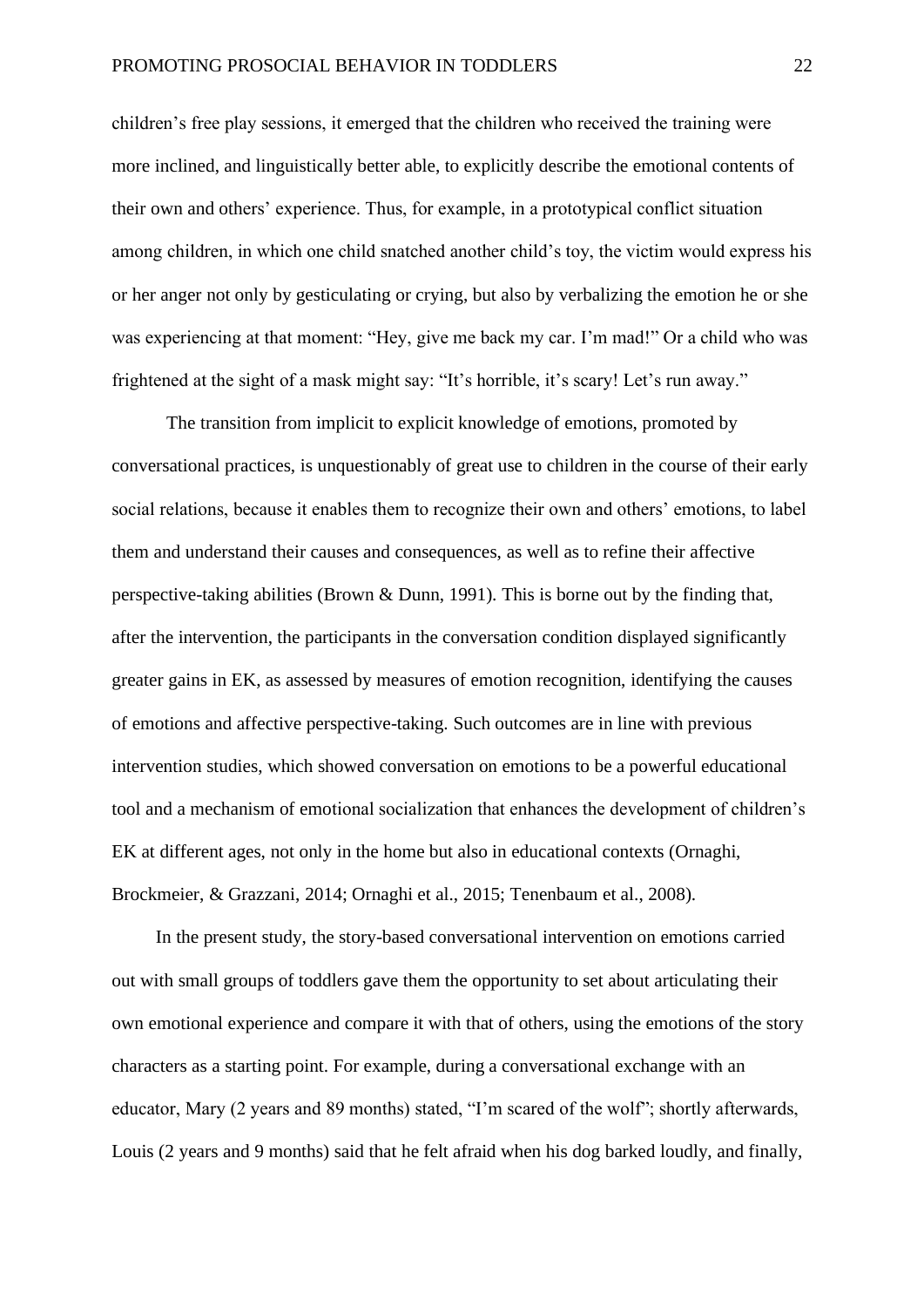when invited by the educator to name different causes of fear, Frances (2 years and 10 months) broke in to say: "I'm not scared of my dog!"

## **The Impact of the Training on Toddlers' Prosocial and Aggressive Behavior**

The intervention program led to higher levels of positive social behavior on the part of the children in the experimental group, who at the post-test stage displayed prosocial actions more frequently than their counterparts in the control condition. Thus, in keeping with the outcomes of studies on conversation in the family setting (e.g., Brownell et al., 2013), talking about emotions with young children in an early childhood education setting facilitates their prosocial behavior. Given the well-established relationship between emotional competence and prosocial behavior (Eggum et al., 2011; Ensor & Hughes, 2005; Ensor et al., 2011), it might be argued that the experience of the toddlers in the training group over the two-month period allowed them to internalize new knowledge about emotions, reinforcing their awareness and comprehension of others' feelings and needs, thus increasing their propensity to engage in prosocial behaviors, such as comforting, helping, and sharing (Ornaghi et al., 2015). It is interesting to note that, despite the fact that children between 2 and 3 years of age typically display prosocial behaviors infrequently (Brownell & Kopp, 2007) and that the training was not specifically focused on this aspect, the children in the experimental group increased their overall production of positive social actions toward peers, in line with other recent findings with toddlers (Giménez-Dasí, Fernández-Sánchez, & Quintanilla, 2015). The following are representative examples of prosocial behaviors extracted from the post-test video-observations. George is playing on his own with some toy cars when Andrew comes over to him. George holds out a car that he is playing with and invites Andrew to play with him (*sharing*). Matthew is crying, Mark comes over and rubs him on the cheek (*comforting*). Clare is trying to position her stool near the other children's stools but unsuccessfully. Anna gets up and goes over to help her (*helping*). Anne is playing with dolls when she suddenly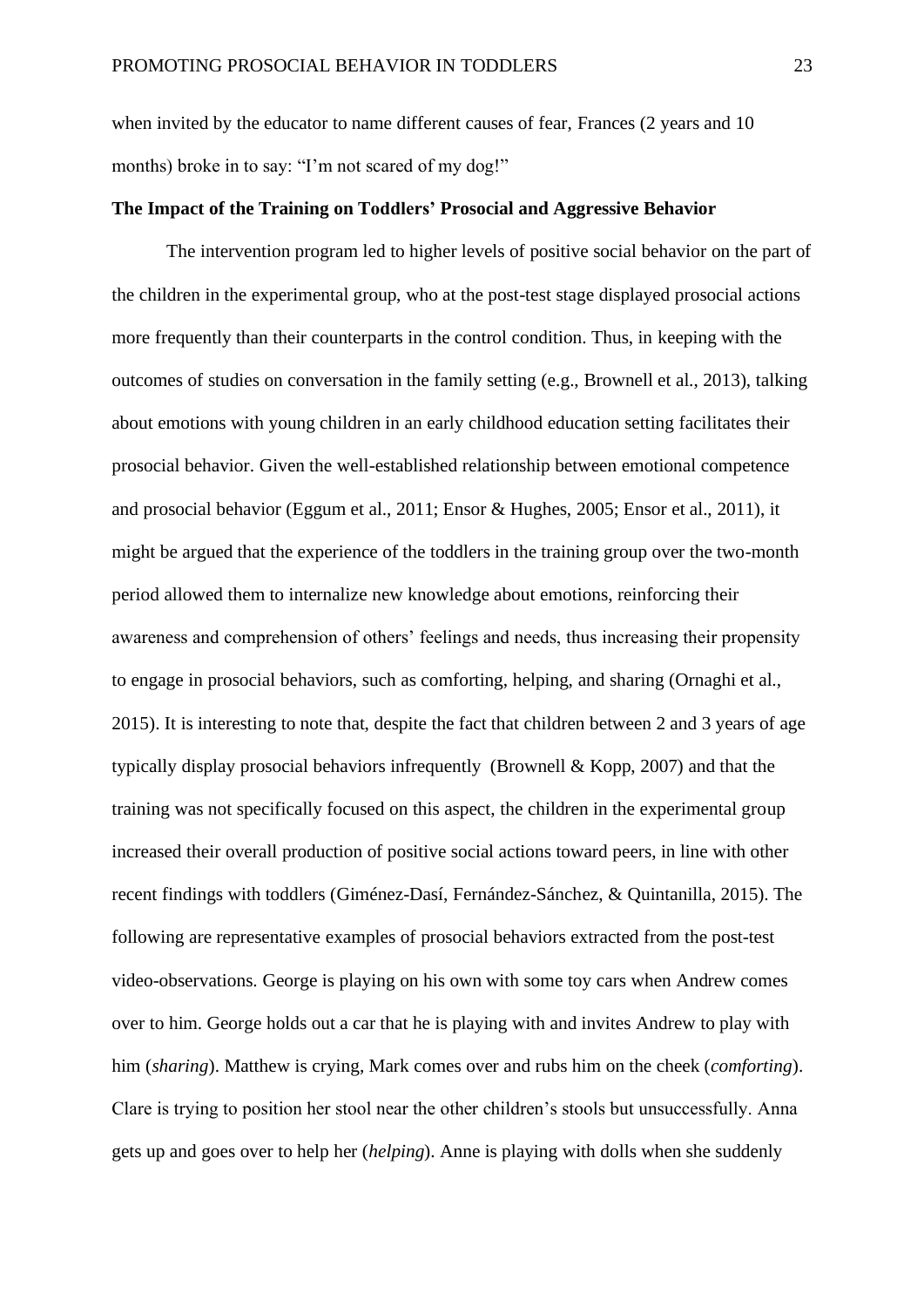hears another little girl crying. She stops playing, turns around and looks closely at her classmate (*neutral attention*).

Concerning the different types of prosocial behavior, although the experimental group displayed gains in all categories, we found a significant pre-to post-test improvement for sharing behaviors only. This might be due to the relatively small sample size or to the fact that children at this age generally engage in low levels of prosocial behavior. In any case, it is interesting that the children improved significantly in the area of sharing behavior, which the literature reports to be more difficult and later-developing than other kinds of prosocial conduct (Dunfiled et al., 2011; Warneken & Tomasello, 2009), because it requires the ability to recognize an inequality between oneself and another and to simultaneously take into account one's own feelings and the feelings of others (e.g., Brownell et al., 2009). Thus, we may speculate that the intervention, by promoting children's conversation about their own and others' emotional states, promoted the development of perspective-taking abilities, which is a crucial prerequisite for sharing behaviors. This suggests the critical importance of offering education programs aimed at enhancing children's EK from an early age (Domitrovich et al., 2007).

An original feature of the present study was its exploration of the impact of emotionknowledge training on both positive and aggressive social behavior. With regard to the latter, in line with Giménez-Dasí et al. (2015), after the intervention both training and control participants displayed a reduced frequency of aggressive conduct, with no significant effects of the emotion-knowledge intervention on the frequency of aggressive conducts. This outcome could be explained by the fact that aggressive behavior decreases sharply over the course of early development (Trembley, 2000), in parallel with the acquisition of language abilities and self-regulation.

## **The Role of Language Ability and Age**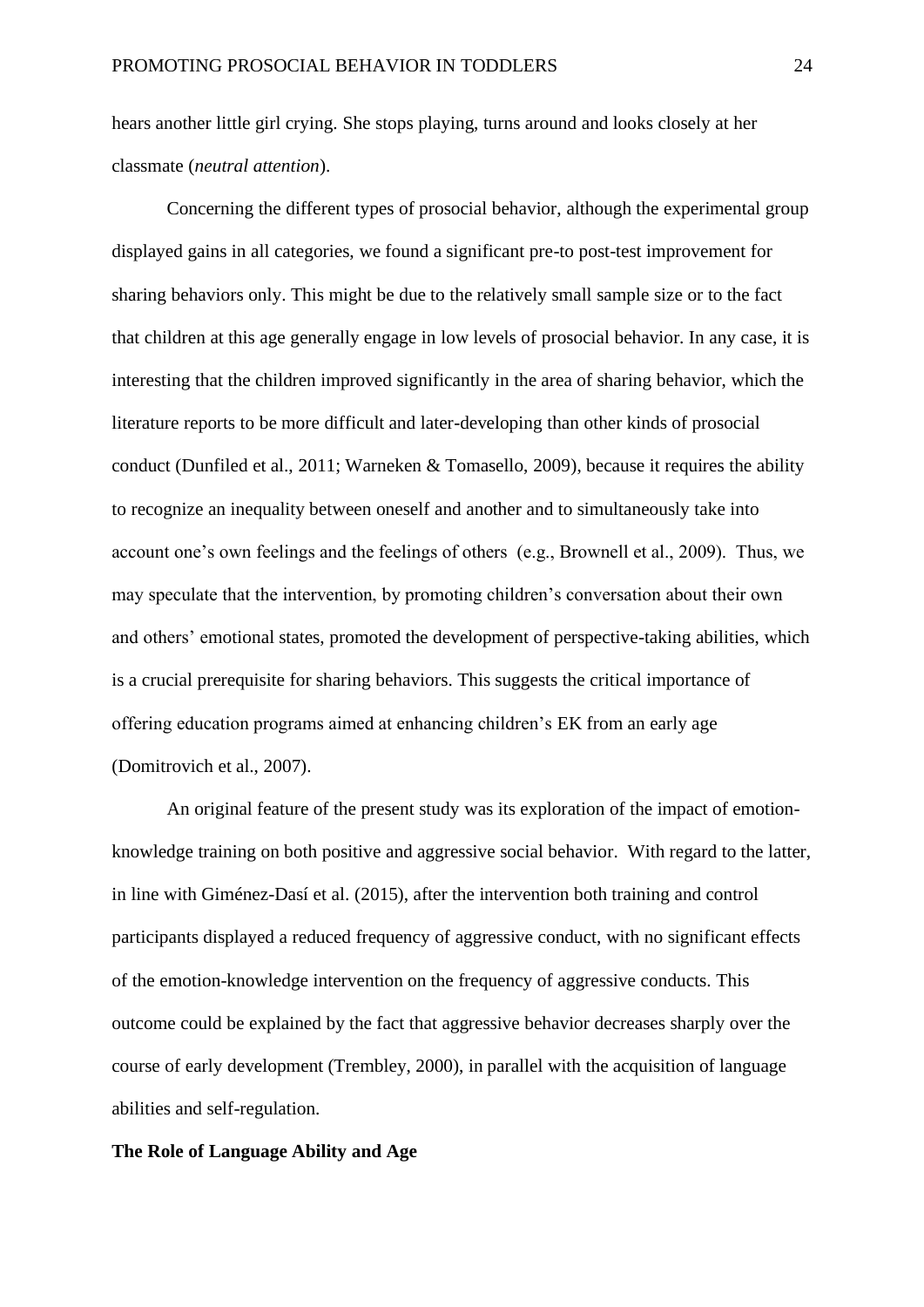Given the linguistic nature of the intervention, we also controlled for the effect of language. The results showed that participants' pre- to post-test changes in general language ability did not account for the differences observed between the two groups. In other words, although the conversational activities carried out with the toddlers in the experimental group led to an almost significant improvement in their basic language abilities at the syntactic, semantic and pragmatic levels, this outcome did not explain the positive effect of the training on the other competences under study. This is in line with previous studies demonstrating the strong relationship between EK and prosocial behavior independently of general verbal ability (Ensor & Hughes, 2005; Ensor et al., 2011). The teacher-guided *conversation on emotions and other inner states* facilitated the transformation of the children's implicit knowledge into explicit awareness of their own and others' inner worlds (Nelson, 2007), allowing them to engage in processes of metacognitive reflection about internal states. In this sense, our results bear out the findings of a substantial body of research demonstrating the key role of conversation on inner states in enhancing children's cognitive development (de Rosnay & Hughes, 2006).

Likewise, age differences among participants, who in the current study were aged between 26 and 36 months, did not have a significant impact on the effectiveness of the intervention. In other words, the training led to similar gains in both younger and older children. Nonetheless, it would be interesting to repeat the intervention in the future with a larger sample and broader age range in order to verify whether some abilities improve more than others at given ages.

## **Limitations, Educational Implications and Future Research Directions**

The present study is not without its limitations. First, we were unable to collect follow-up data given that not all of the participating nurseries were willing to further extend the period of the study. However, it would be of value to ascertain how long the effects of the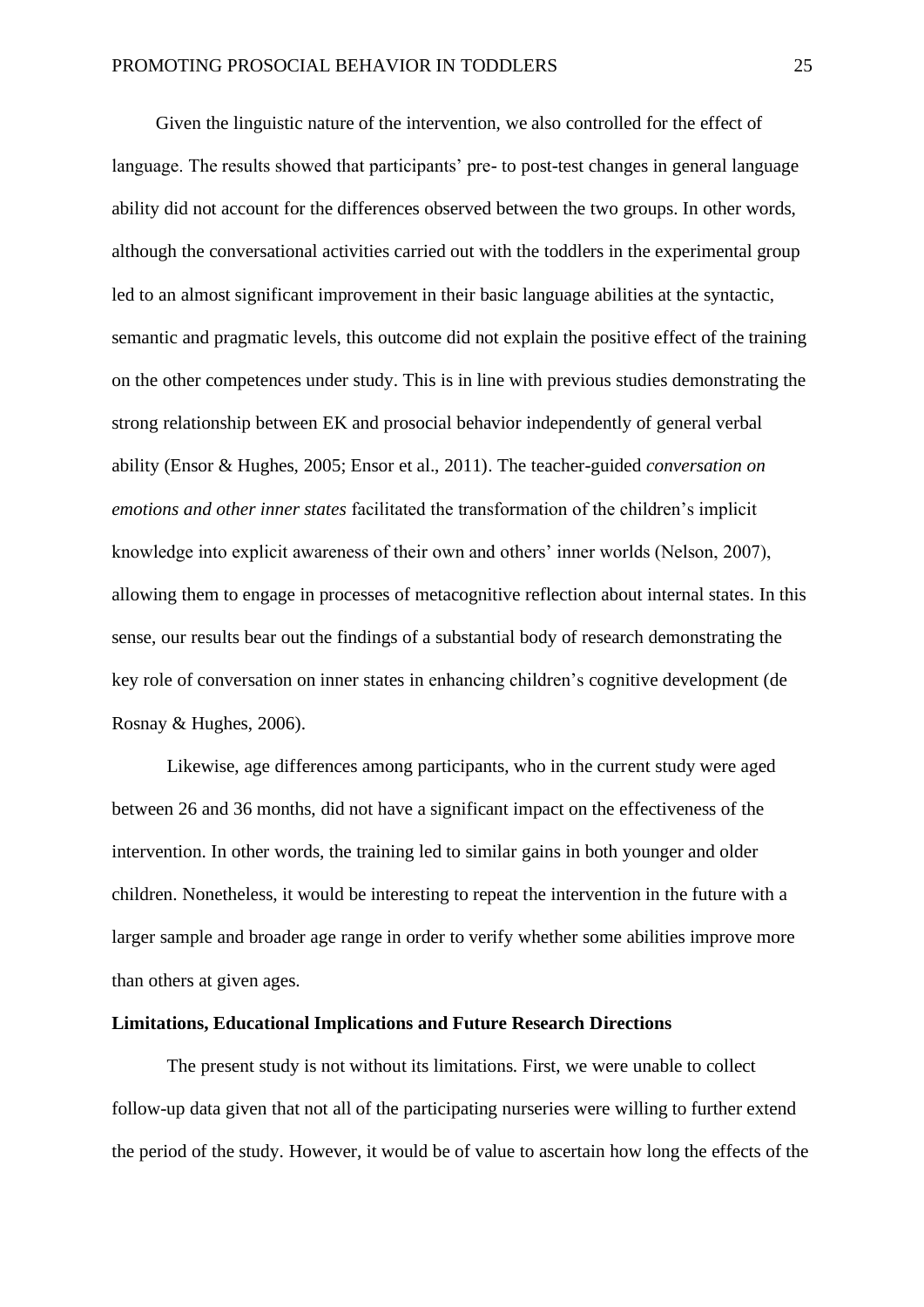training last. We therefore recommend that future studies include a follow-up assessment evaluating the longer-term effects of this kind of training.

A second limitation is that we did not include any adult-report measure of children's social competence. It would have been of great interest to collect parental ratings of children's social behavior in order to build up a more complete picture of the socioemotional changes undergone by the children as a result of the intervention. Such a measure could help to verify whether children's improvements in the use of emotional lexicon and levels of prosocial behavior would also be observed in the family context.

A further limitation is that the sample size was not suitable for running analyses to test the potential mediating role of EK in explaining participants' improvements in prosocial behavior. Thus, we could only control for the effect of changes in EK on children's prosocial improvements. Future research with a larger sample would be necessary in order to test the mediating effect of EK on children's social behavior.

Despite these limitations, the study offers some novel features that are worth of note. The fact that we implemented a conversational intervention with toddlers and the fact that the conversational activity was conducted by teachers with small groups of children at a time (as opposed to the classical adult-child dyad) are two original aspects of our work. These novelties contributed to advancing understanding of the role of emotional socialization in promoting the early socioemotional development of children in educational contexts. Based on the present findings, we contend that the innovative format implemented in our studies represents a viable option that should be seriously taken into account by educational programmers.

A further strength of the present research is that a multiple source methodology was adopted to collect data via different types of measure: parent-reports, direct assessment, and observation of children.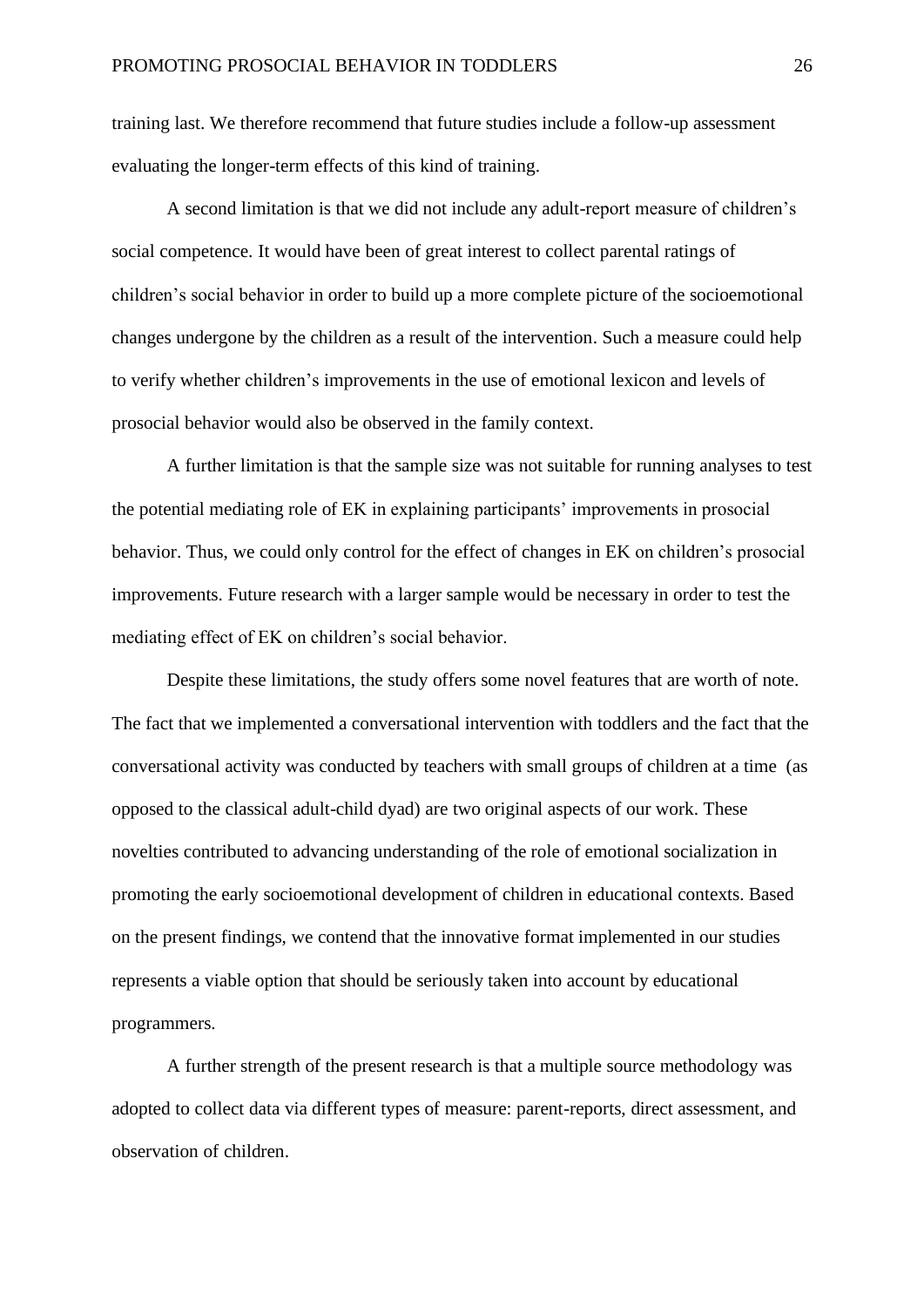In this study, in which we found improvements in toddlers' prosocial actions after a conversation-based intervention focused on emotions, we did not specifically engage children in discussion about positive social behaviors. Nonetheless, the training was found to have a positive effect not only on toddlers' emotional competence, but also on their prosocial behavior. One potential future line of research could be to carry out training studies using intervention programs similar to that implemented here but specifically focused on encouraging children at nursery to converse about the various kinds of positive social behavior.

Finally, we can suppose that the positive effect of the intervention on toddlers' socioemotional competence has been made stronger by teachers' generalization of emotion concepts during their daily activities with the children at nursery. Thus, future research should focus not only on the children's socio-emotional changes but also on the impact of the intervention on teachers' beliefs, emotional style and professional competence, as suggested by a very recent work with K-5 teachers (Domitrovich et al., 2016).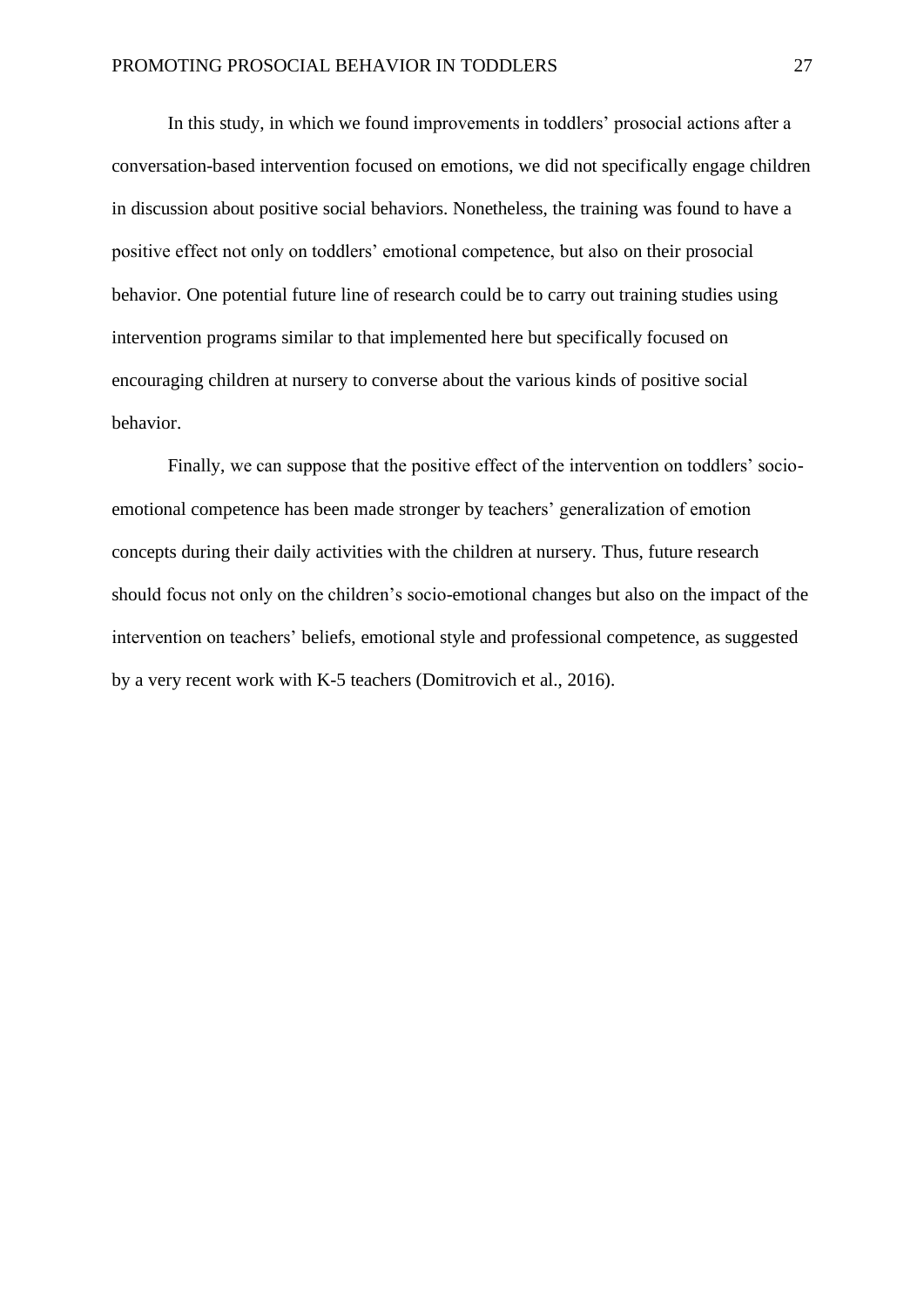#### **References**

#### XXXXX, 2016

XXX, in press

- Alink, L. R., Mesman, J., Van Zeijl, J., Stolk, M. N., Juffer, F., Koot, H. M., ... & Van IJzendoorn, M. H. (2006). The early childhood aggression curve: Development of physical aggression in 10‐to 50‐month‐old children. *Child Development*, *77*(4), 954- 966. doi:10.1111/j.1467-8624.2006.00912.x
- Bandura, A. (1979). Psychological mechanisms of aggression. In M. von Cranach, K. Foppa, W. Lepenies, & D. Ploog (Eds.), *Human ethology: Claims and limits of a new discipline* (pp. 316-356). Cambridge: Cambridge University Press.
- Bartsch, K., & Wellman, H. M. (1995). *Children talk about the mind*. New York: Oxford University Press.
- Bassett, H. H., Denham, S. A., Mincic, M. M., & Graling, K. (2012). The structure of preschoolers' emotion knowledge: Model equivalence and validity using a Structural Equation Model approach. *Early Education and Development*, *23*(3), 259-279. doi:10.1080/10409289.2012.630825
- Belacchi, C., & Farina, E. (2010). Prosocial/hostile roles and emotion comprehension in preschoolers. *Aggressive Behavior*, *36*(6), 371-89. doi:10.1002/ab.20361
- Bohnert, A. M., Crnic, K. A., & Lim, K. G. (2003). Emotional competence and aggressive behavior in school-age children. *Journal of Abnormal Child Psychology*, *31*(1), 79-91. doi:10.1023/A:1021725400321
- Bretherton, I., & Beeghly, M. (1982). Talking about internal states: The acquisition of an explicit theory of mind. *Developmental Psychology*, *18*(6), 906-921. doi:10.1037//0012-1649.18.6.906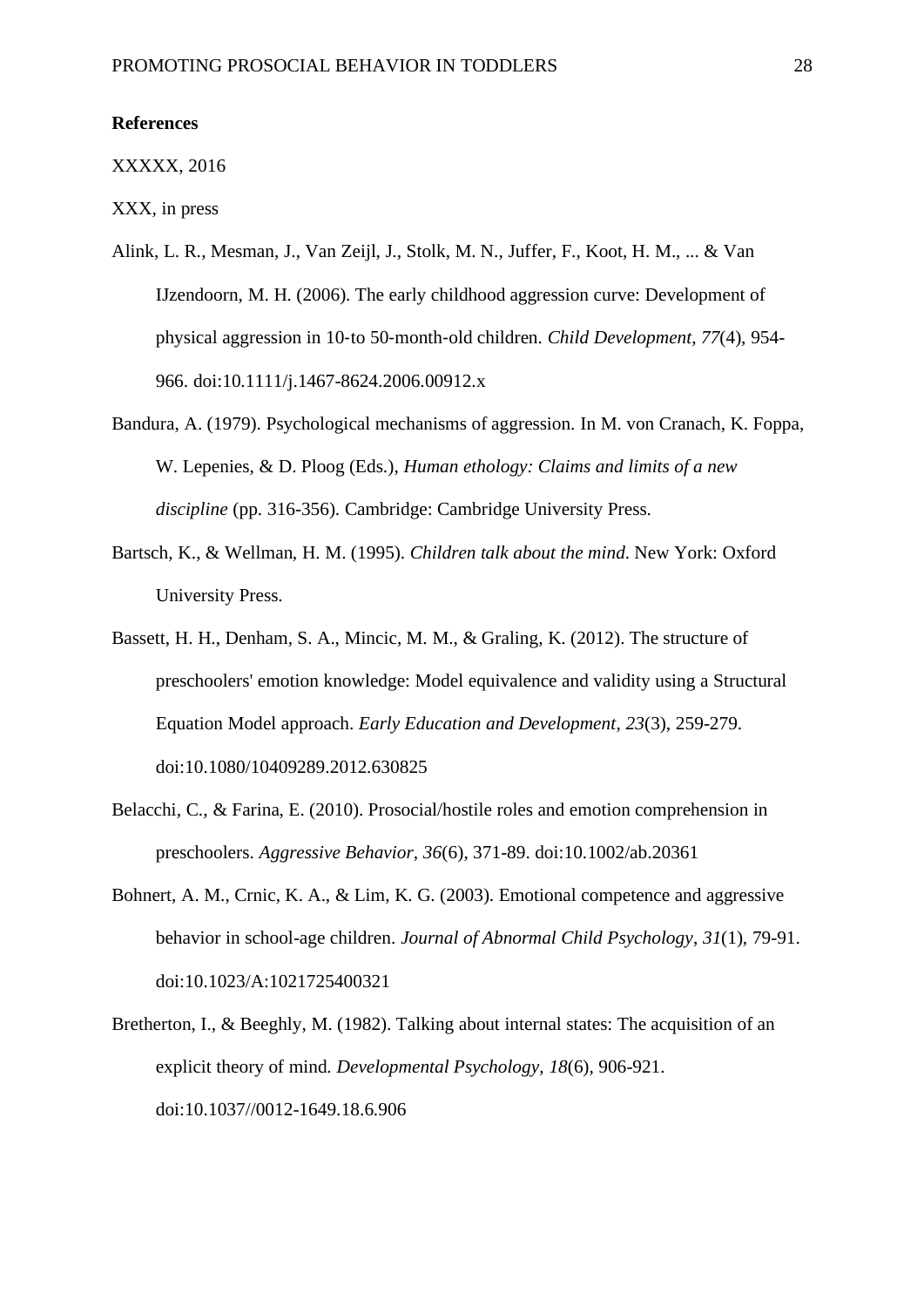- Brown, J. R., & Dunn, J. (1991). 'You can cry mum': The social and developmental implications of talk about internal states. *British Journal of Developmental Psychology*, *9*(2), 237-256. doi:10.1111/j.2044-835X.1991.tb00874.x
- Brownell, C. A. (2013). Early development of prosocial behavior: Current perspectives. *Infancy*, *18*(1), 1-9. doi:10.1111/infa.12004
- Brownell, C. A., & Kopp, C. B. (2007). *Socioemotional development in the toddler years: Transitions and transformations*. New York: The Guilford Press.
- Brownell, C. A., Svetlova, M., & Nichols, S. R. (2009). To share or not to share: When do toddlers respond to another's needs? *Infancy*, *14*(1), 117-130. doi:10.1080/15250000802569868
- Brownell, C. A., Svetlova, M., Anderson, R., Nichols, S. R., & Drummond, J. (2013). Socialization of early prosocial behavior: Parents' talk about emotions is associated with sharing and helping in toddlers. *Infancy*, *18*(1), 91-119. doi: 10.1111/j.1532- 7078.2012.00125.x
- Calkins, S. D., Gill, K. L., Johnson, M. C., & Smith, C. L. (1999). Emotional reactivity and emotional regulation strategies as predictors of social behavior with peers during toddlerhood. *Social Development*, *8*(3), 310-334. doi:10.1111/1467-9507.00098
- Campbell, S. B. (2002). *Behavior problems in preschool children: Clinical and developmental issues*, 2nd edition. New York: Guilford Press.
- Camodeca, M., & Coppola, G. (2010). Competenza socio-emotiva e difficoltà di relazione in età prescolare: un approccio multidimensionale. [Socioemotional competence and relational difficulties in the preschool years: a multidimensional approach] In E. Baumgartner (Ed.). *Gli esordi della competenza emotiva* [The beginnings of emotional competence] (pp. 51-74). Milano: LED.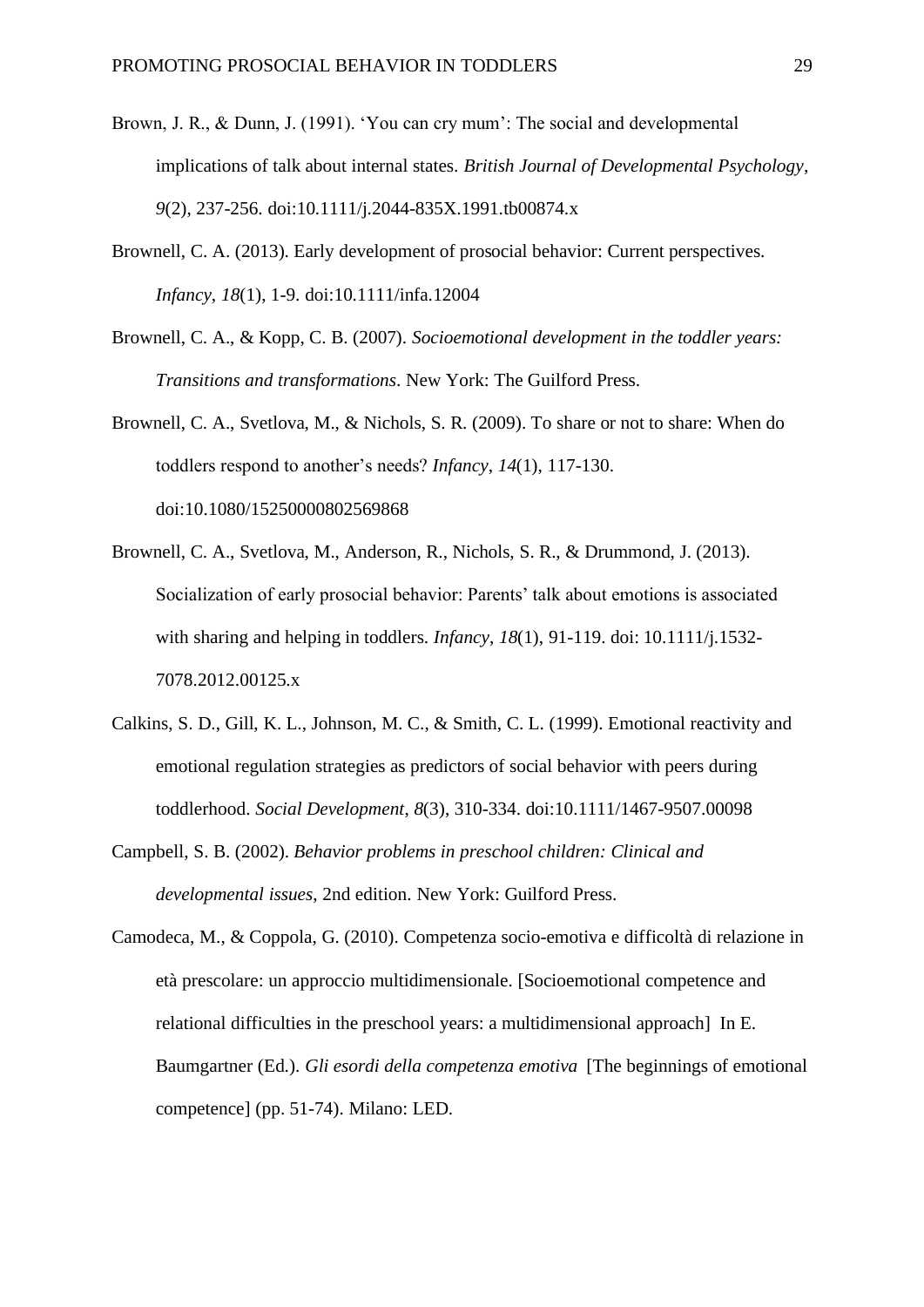- Caselli, C., Pasqualetti, P., & Stefanini, S. (2007). *PVB. Primo vocabolario del bambino* [*PVB. The child's early vocabulary*]. Milano: Franco Angeli.
- Cicchetti, D., Ackerman, B., & Izard, C. (1995). Emotions and emotion regulation in developmental psychopathology. *Development and Psychopathology*, *7*(1), 1-10. doi:10.1017/S0954579400006301
- Cigala, A., Mori, A., & Fangareggi, F. (2015). Learning others' point of view: perspective taking and prosocial behaviour in preschoolers. *Early Child Development and Care*, *185*(8), 1199-1215. doi:10.1080/03004430.2014.987272
- Davidov, M., Zan-Waxler, C., Roth-Hanania, R., & Knafo, A. (2013). Concern for others in the first year of life: Theory, evidence, and avenues for research. *Child Development Perspectives*, *7*(2), 126-131. doi:10.1111/cdep.12028
- de Rosnay, M., & Hughes, C. (2006). Conversation and theory of mind: Do children talk their way to social-cognitive understanding? *British Journal of Developmental Psychology*, *24(1)*, 7-37. doi:10.1348/026151005X82901
- Denham, S. (1986). Social cognition, prosocial behavior, and emotion in preschoolers: Contextual validation. *Child Development*, *57(1)*, 194-201. doi:10.2307/1130651
- Denham, S. (1998). *Emotional development in young children*. New York: Guilford Press.
- Denham, S. (2006). Social-emotional competence as support for school readiness: What is it and how do we assess it? *Early Education and Development*, *17*(1), 57-89. doi:10.1207/s15566935eed1701\_4
- Denham, S. (2007). Dealing with feelings: How children negotiate the worlds of emotions and social relationships. *Cognition, Brain, Behaviour*, *11*(1), 1-48.
- Denham, S. A., Bassett, H. H., & Wyatt, T. (2007). The socialization of emotional competence. In J. Grusec & P. Hastings (Eds.), *The handbook of socialization* (pp. 614- 637)*.* New York: Guilford Press.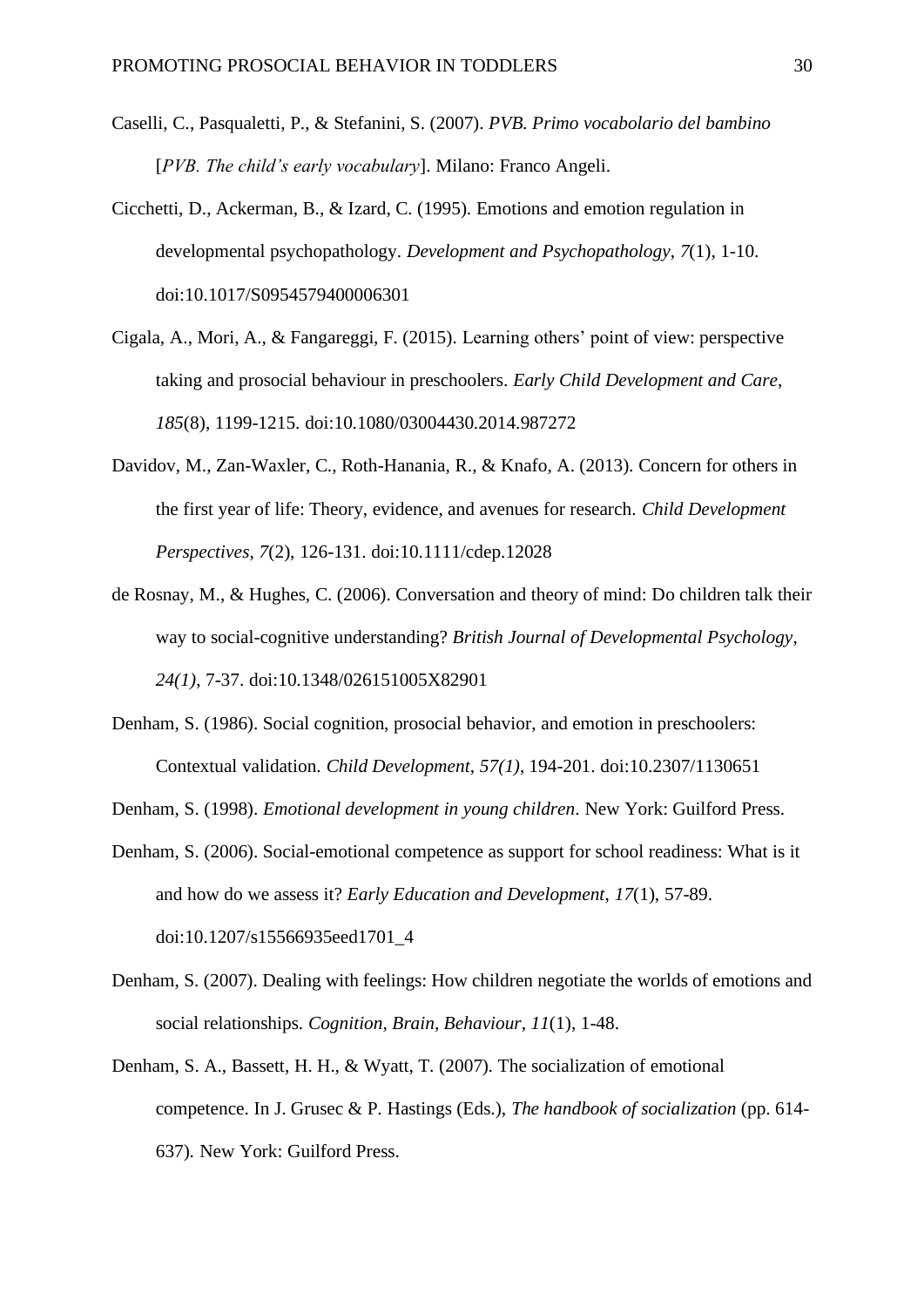- Denham, S. A., Bassett, H. H., & Zinsser, K. (2012). Early childhood teachers as socializers of young children's emotional competence. *Early Childhood Education Journal*, *40*(3), 137-143. doi:10.1007/s10643-012-0504-2
- Denham, S. A., Blair, K. A., De Mulder, E., Levitas, J., Sawyer, K., Auerbach-Major, S., & Queenan, P. (2003). Preschool emotional competence: pathway to social competence? *Child Development*, *74*(1), 238-256. doi:10.1111/1467-8624.00533
- Dodge, K. A., & Coie, J. D. (1987). Social-information-processing factors in reactive and proactive aggression in children's peer groups. *Journal of Personality and Social Psychology, 53*(6)*,* 1146-1158. doi:10.1037/0022-3514.53.6.1146
- Domitrovich, C. E., Bradshaw, C. P., Berg, J. K., Pas, E. T., Becker, K. D., Musci, R., ... & Ialongo, N. (2016). How do school-based prevention programs impact teachers? Findings from a randomized trial of an integrated classroom management and socialemotional program. *Prevention Science*, *17*(3), 1-13. doi:10.1007/s11121-015-0618-z.
- Domitrovich, C. E., Cortes, R.C, & Greenberg, M. T. (2007). Improving young children's social and emotional competence: a randomized trial of the preschool "PATHS" curriculum. *The Journal of Primary Prevention*, *28*(2), 67-91. doi:10.1007/s10935-007- 0081-0.
- Dunfield, K., Kuhlmeier, V. A., O'Connell, L., & Kelley, E. (2011). Examining the diversity of prosocial behavior: Helping sharing and comforting in infancy. *Infancy*, *16*(3), 227- 247. doi:10.1111/j.1532-7078.2010.00041.x
- Dunn, J., Brown, J., & Beardsale, L. (1991). Family talk about feeling states and children's later understanding of others' emotions. *Developmental Psychology*, *27*(3), 448-455. doi:10.1037/0012-1649.27.3.448
- Eggum, N. D., Eisenberg, N., Kao, K., Spinrad, T. L., Bolnick, R., Hofer, C., …, Fabricius, W.V. (2011). Emotion understanding, theory of mind, and prosocial orientation: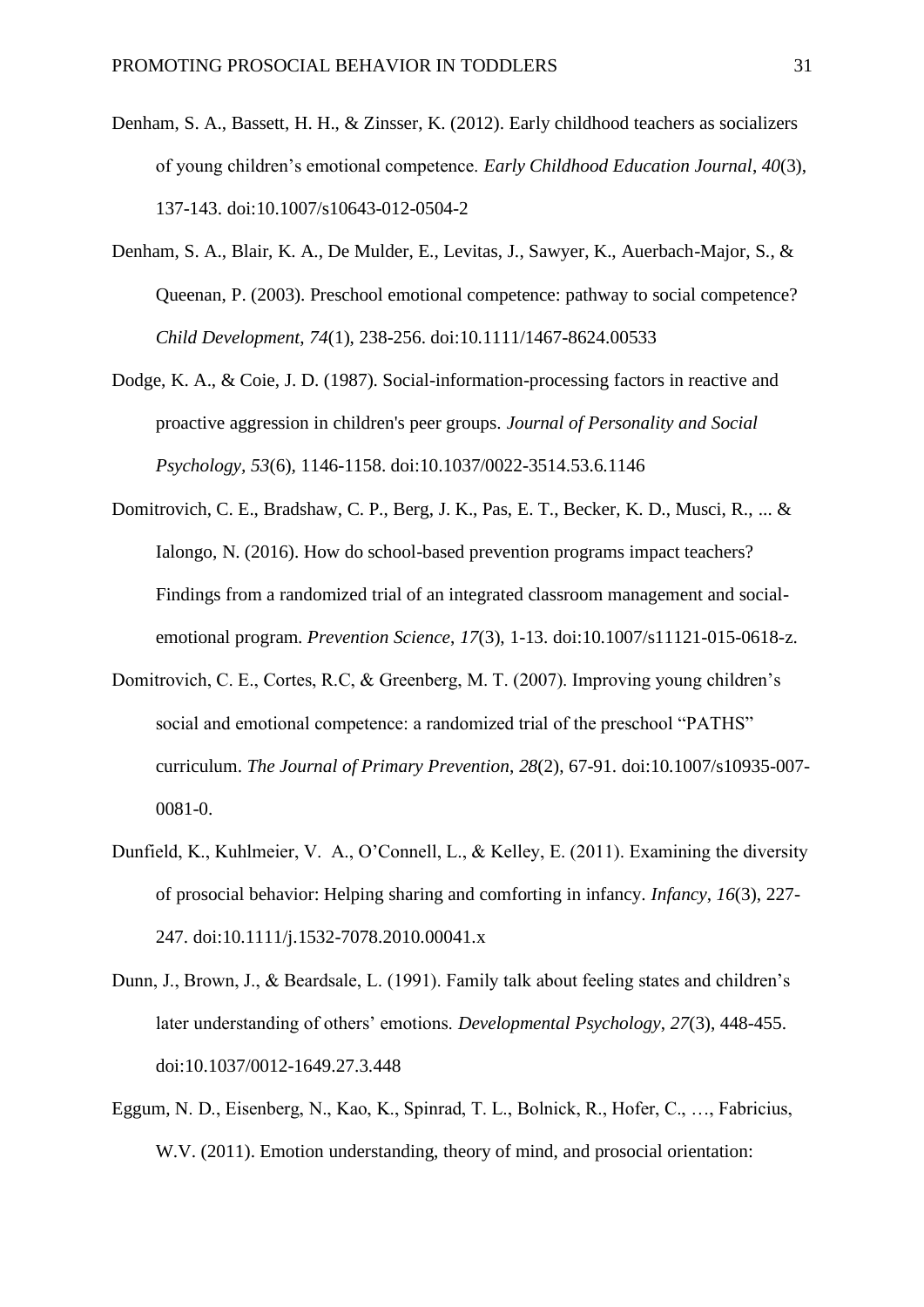Relations over time in early childhood. *The Journal of Positive Psychology*, *6*(1), 4-16. doi:10.1080/17439760.2010.536776

Eisenberg, N. (1995, Ed.). *Social Development.* Thousand Oaks, CA: Sage Publications.

- Eisenberg, N., Fabes, R. A., & Spinrad, T. L. (2006). Prosocial development. In: N. Eisenberg & W. Damon (Eds.), *Handbook of child psychology. Vol. 3. Social, emotional, and personality development. 6th* edition (pp. 646-718)*.* New York: Wiley.
- Eisenberg, N., Fabes, R., Nyman, M., Bernzweig, J., & Pinuelas, A. (1994). The relations of emotionality and regulation to children's anger-related reactions. *Child Development*, *65*, 109–128. doi:10.1111/j.1467-8624.1994.tb00738.x
- Ensor, R., & Hughes, C. (2005). More than talk: Relations between emotion understanding and positive behaviour in toddlers. *British Journal of Developmental Psychology*, *23(3)*, 343-363. doi:10.1348/026151005X26291
- Ensor, R., Spencer, D., & Hughes C. (2011). You feel sad? Emotion understanding mediates effects of verbal ability and mother-child mutuality on prosocial behaviors: Findings from 2 years to 4 years. *Social Development*, *20*(1), 93-110. doi:10.1111/j.1467- 9507.2009.00572.x
- Farrant, B. M., Devine, T. A. J., Maybery, M. T., & Fletcher, J. (2012). Empathy, perspective taking and prosocial behaviour: The importance of parenting practices. *Infant and Child Development*, *21*(2), 175-188. doi:10.1002/icd.740
- Garner, P. W., & Waajid, B. (2012). Emotion knowledge and self-regulation as predictors of preschoolers' cognitive ability, classroom behavior, and social competence. *Journal of Psychoeducational Assessment, 30*(4), 330-343. doi:10.1177/0734282912449441
- Garner, P. W., Dunsmore, J. C., & Southam-Gerrow, M. (2008). Mother-child conversations about emotions: Linkages to child aggression and prosocial behavior. *Social Development*, *17*(2), 259-277. doi:10.1111/j.1467-9507.2007.00424.x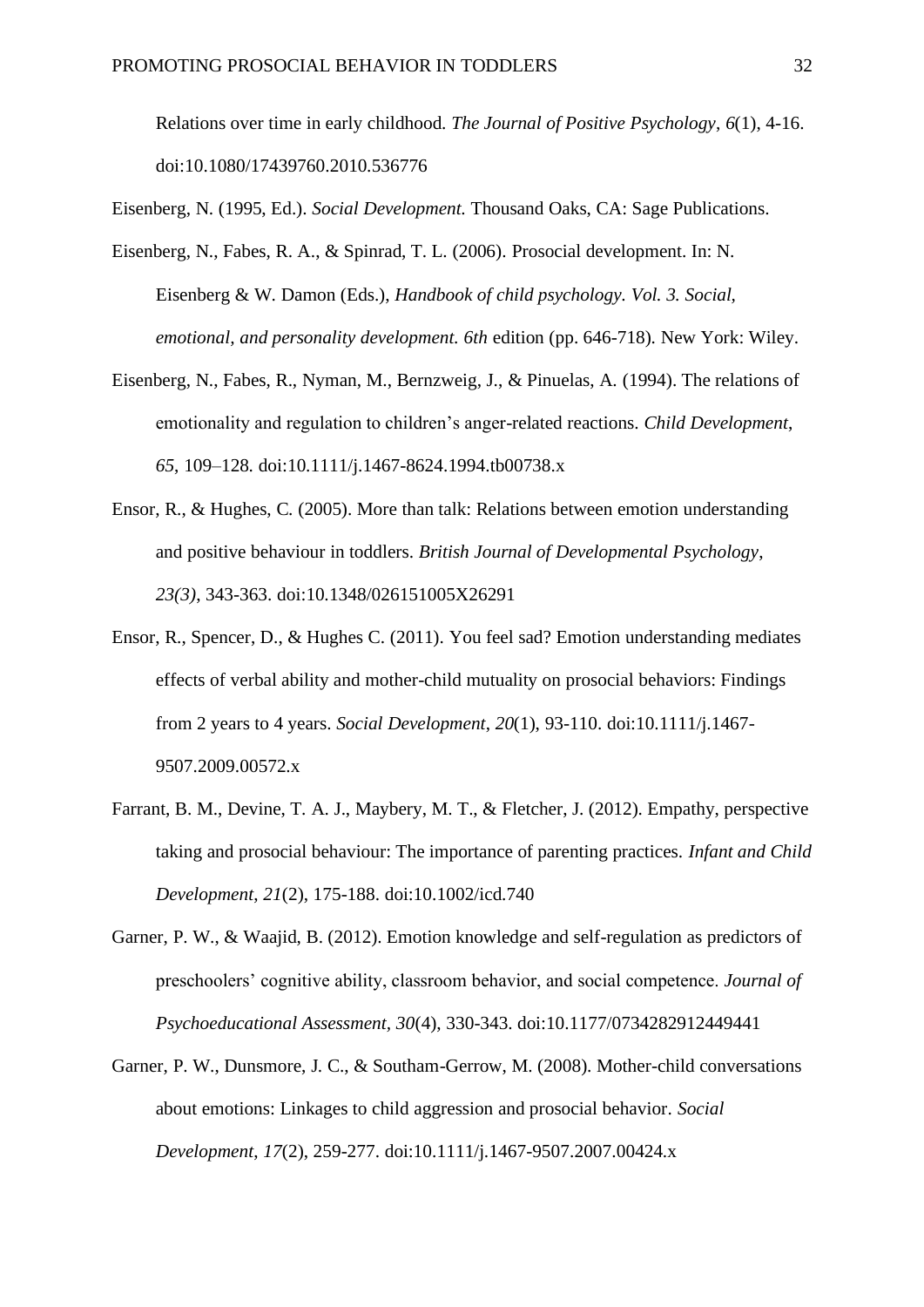- Giménez-Dasí, M., Fernández-Sánchez, M., & Quintanilla, L. (2015). Improving social competence through emotion knowledge in 2-year-old children: A pilot study. *Early Education and Development*, *26*(8), 1128-1124. doi:10.1080/10409289.2015.1016380
- Gottman, J. M. (Ed.). (2013). *The analysis of change*. Mahwah, New Jersey: Lawrence Erlbaum Associates.
- Hoffman, M. L. (2000). *Empathy and moral development: implications for caring and justice*. New York: Cambridge University Press.
- Izard, C. E., Trentacosta, C. J., King, K. A., & Mostow, A. J. (2004). An emotion based prevention program for head start children. *Early Education and Development*, *15*, 407- 422. doi:10.1207/s15566935eed1504\_4
- Mesman, J., Alink, L. R., van Zeijl, J., Stolk, M. N., Bakermans‐Kranenburg, M. J., van IJzendoorn, M. H., ... & Koot, H. M. (2008). Observation of early childhood physical aggression: A psychometric study of the system for coding early physical aggression. *Aggressive behavior*, *34*(5), 539-552. doi:10.1002/ab.20267
- Miller, G. J., & Whicker, M.L. (Eds.). (1999). *Handbook of research method in public administration*. New York: Marcel Dekker Inc.
- Nelson, K. (2007). *Young minds in social worlds: Experience, meaning, and memory*. Cambridge, MA: Harvard University Press.
- Nichols, S. R., Svetlova, M., & Brownell, C. A. (2009). The role of social understanding and empathic disposition in young children's responsiveness to distress in parents and peers. *Cognition, Brain, Behavior, 13(4),* 449-478.
- Ontai, L. L., & Thompson, R. A. (2002). Patterns of attachment and maternal discourse effects on children's emotion understanding from 3- to 5-years of age. *Social Development*, *11(4),* 433-450. doi:10.1111/1467-9507.00209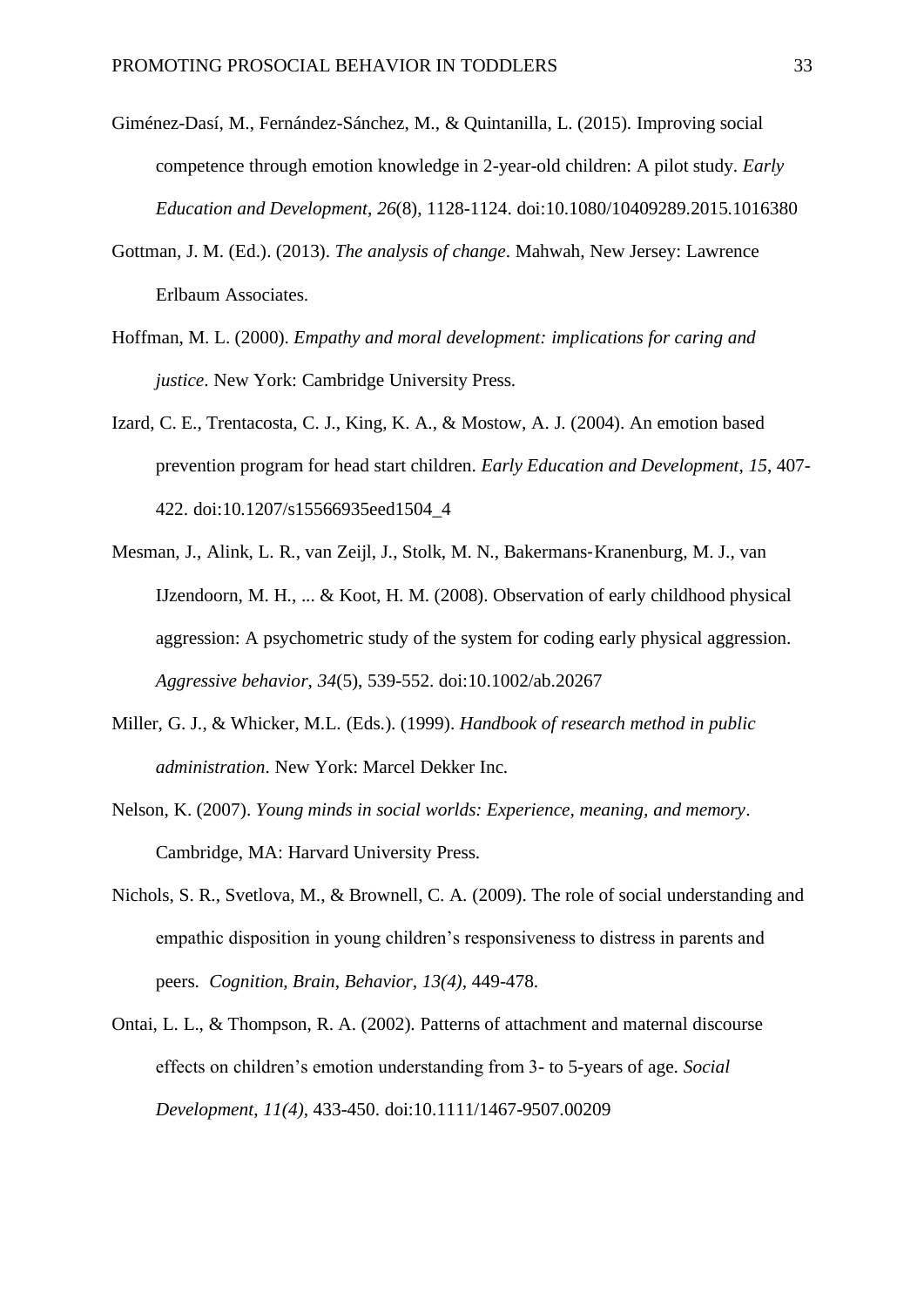- Ornaghi**,** V., Brockmeier, J., & Grazzani, I., (2014). Enhancing social cognition by training children in emotion understanding: A primary school study. *Journal of Experimental Child Psychology*, *119*, 26-39. doi:10.1016/j.jecp.2013.10.005
- Ornaghi, V., Brockmeier, J., & Grazzani Gavazzi, I. (2011). The role of language games in children's understanding of mental states: A training study. *Journal of Cognition and Development*, *12(2)*, 239-259. doi:10.1080/15248372.2011.563487
- Ornaghi, V., Grazzani, I., Cherubin, E., Conte, E., & Piralli, F. (2015). "Let's talk about emotions!". The effect of conversational training on preschoolers' emotion comprehension and prosocial orientation. *Social Development*. *24*(1), 166-183. doi:10.1111/sode.12091
- Peskin, J., & Astington, J. W. (2004). The effects of adding metacognitive language to story texts. *Cognitive Development*, *19*(2), 253-273. doi:10.1016/j.cogdev.2004.01.003
- Pons, F., Harris, P. L., & de Rosnay, M. (2004). Emotion comprehension between 3 and 11 years: Developmental periods and hierarchical organization. *European Journal of Developmental Psychology*, *1*(2), 127-152. doi:10.1080/17405620344000022
- Reebye, P. (2005). Aggression during early years-infancy and preschool. *The Canadian child and adolescent psychiatry review*, *14*(1), 16-20.
- Rogosa, D. R., & Willett, J. B. (1983). Demonstrating the reliability of the difference score in the measurement of change. *Journal of Educational Measurement*, *20*, 335-343. doi:10.1111/j.1745-3984.1983.tb00211.x
- Svetlova, M., Nichols, S. R., & Brownell, C. A. (2010). Toddlers' prosocial behavior: From instrumental to empathic to altruistic helping. *Child Development*, *81*(6), 1814-1827. doi:10.1111/j.1467-8624.2010.01512.x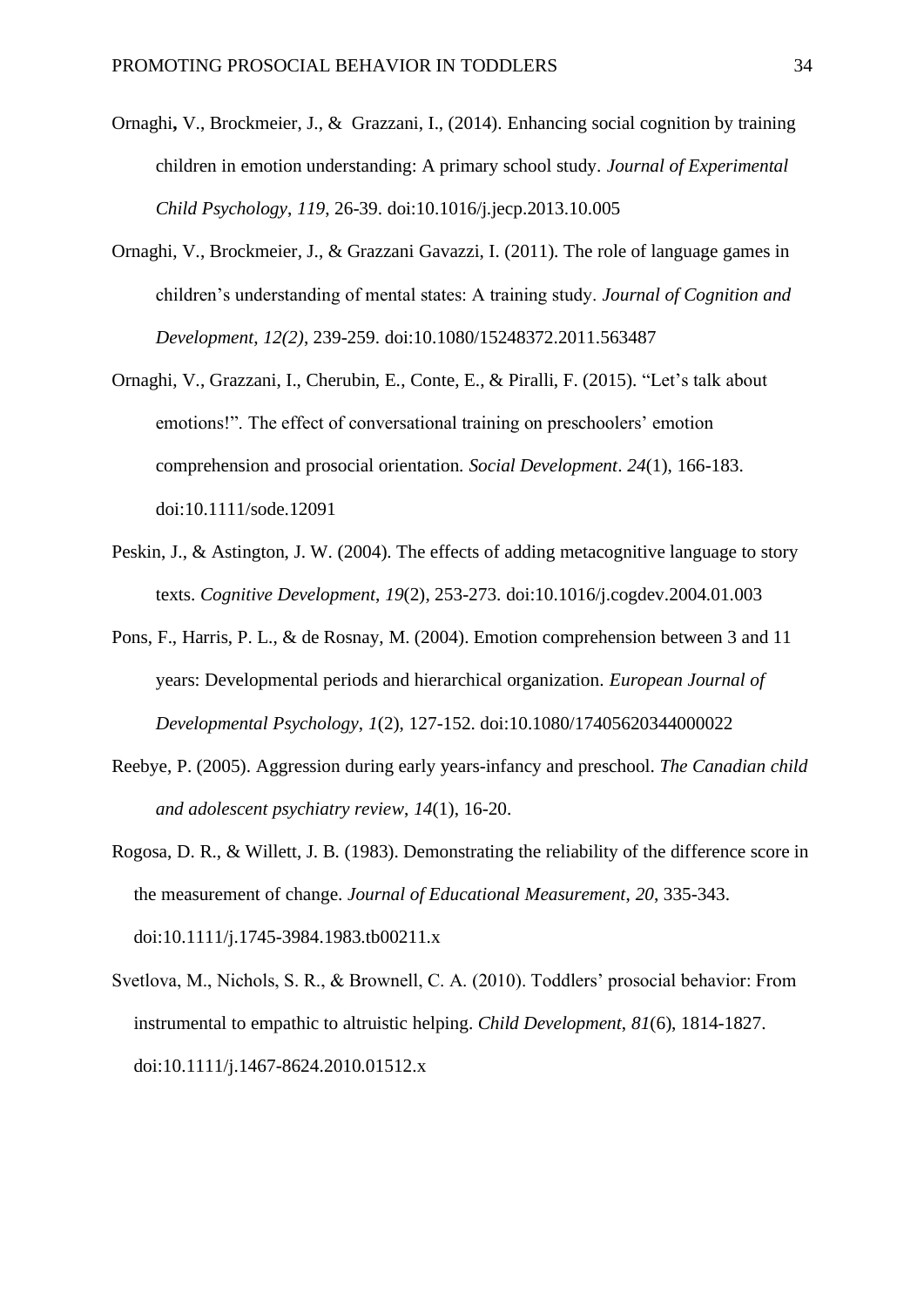- Tenenbaum, H. R., Alfieri, L., Brooks, P. J., & Dunne, G. (2008). The effects of explanatory conversations on children's emotion understanding. *British Journal of Developmental Psychology*, *26*(2), 249-263. doi:10.1348/026151007X231057
- Thompson, R. A., & Newton, E. K. (2013). Baby altruists? Examining the complexity of prosocial motivation in young children. *Infancy*, *18*(1), 120-133. doi:10.1111/j.1532- 7078.2012.00139.x
- Tremblay, R. E. (2000). The development of aggressive behavior during childhood: What have we learned in the past century? *International Journal of Behavioral Development*, *24*(2), 129-141. doi:10.1080/016502500383232
- Trentacosta, C. J., & Fine, S. E. (2010). Emotion knowledge, social competence, and behavior problems in childhood and adolescence: a meta-analytic review. *Social Development*, *19*(1), 1-29. [doi:](http://doi/)10.1111/j.1467-9507.2009.00543.x
- Van Bergen, P., Salmon, K., Dadds, M. R., & Allen, J. (2009). The effects of mother training in emotion-rich, elaborative reminiscing on children's shared recall and emotion knowledge. *Journal of Cognition and Development*, *10*(3), 162-187. doi:10.1080/15248370903155825
- Warneken, F., & Tomasello, M. (2009). The roots of human altruism. *British Journal of Psychology*, *100*(3), 455-471. doi:10.1348/000712608X379061

Wellman, H. (1992). *The child's theory of mind.* Cambridge, MA: MIT Press.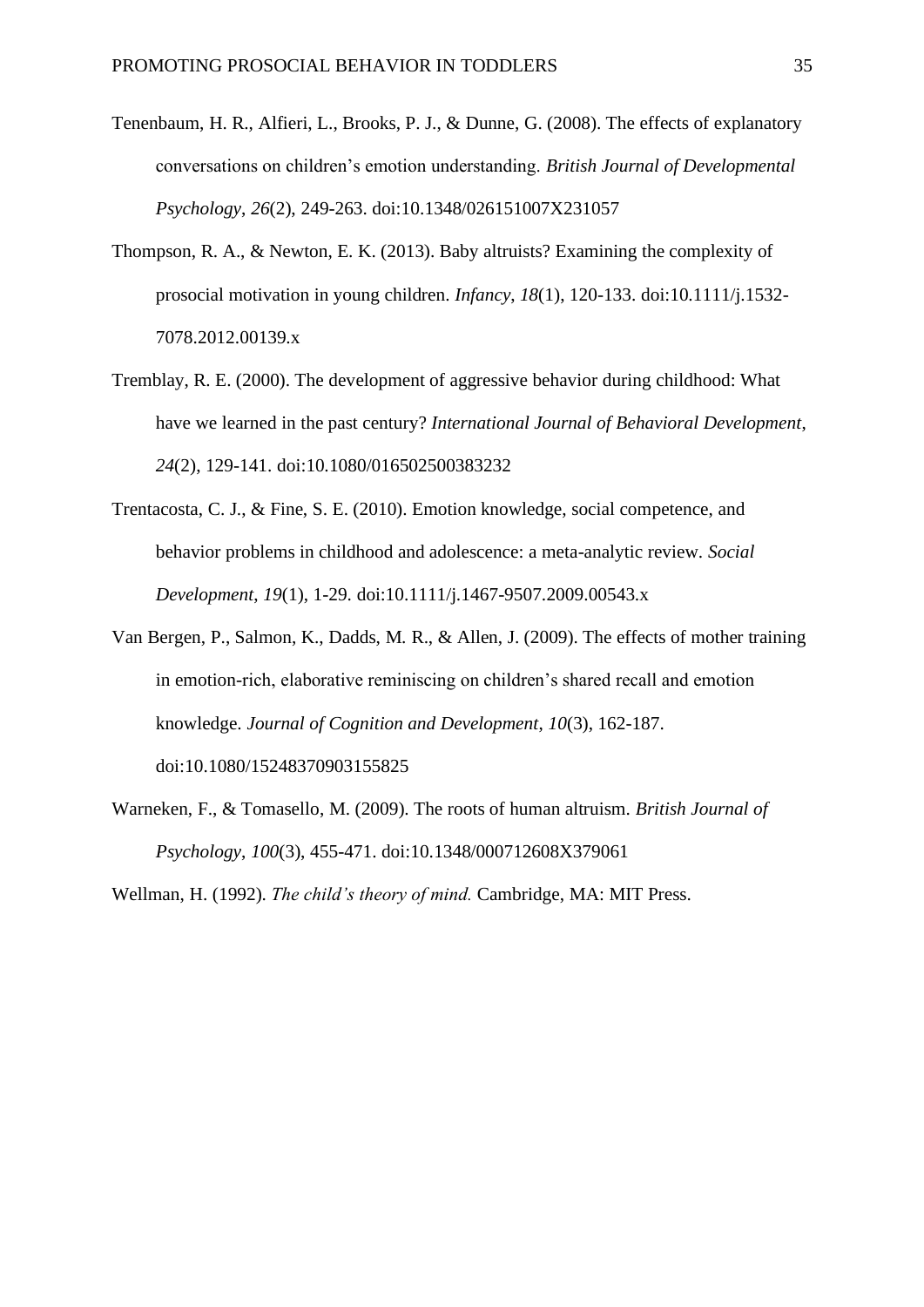## Table 1

|                    | Pre-test           |                   | Post-test              |                    |  |  |
|--------------------|--------------------|-------------------|------------------------|--------------------|--|--|
|                    | Experimental       | Control           | Experimental           | Control            |  |  |
| Age in months      | 30.30              | 30.11             | 34.30                  | 34.28              |  |  |
|                    | (4.18)             | (2.88)            | (4.15)                 | (2.67)             |  |  |
| Language ability   | $-.09$             | .06               | .04                    | .01                |  |  |
| (z scores)         | (.66)              | (.58)             | (.61)                  | (.66)              |  |  |
| <b>EST</b>         | .29 <sup>c</sup>   | .08               | $1.15^{a,d}$           | .20 <sup>b</sup>   |  |  |
|                    | (.61)              | (.27)             | (1.35)                 | (.50)              |  |  |
| EK                 | 11.70 <sup>c</sup> | 12.68             | $28.23$ <sup>a,d</sup> | 19.89 <sup>b</sup> |  |  |
|                    | (10.29)            | (9.88)            | (7.73)                 | (8.68)             |  |  |
| Prosocial actions  | 1.11               | 1.50              | 2.22 <sup>a</sup>      | $1.55^{b}$         |  |  |
|                    | (1.42)             | (1.69)            | (2.53)                 | (1.54)             |  |  |
| Aggressive actions | 1.15               | 1.65 <sup>c</sup> | .70                    | .62 <sup>d</sup>   |  |  |
|                    | (1.29)             | (1.59)            | (1.12)                 | (.77)              |  |  |

*Pre- and Post-test Means and Standard Deviations for All Variables by Group Condition*

*Note*. Numbers in parentheses are standard deviations.  $EST = emotional-state talk$ ,  $EK = emotion$ knowledge. The apices *a* and *b* denote the statistically significant differences between experimental and control groups for each of the pre-test and post-test measures; the apices  $c$  and  $d$  indicate significant differences between pre-test and post-test scores within the training and control groups, respectively.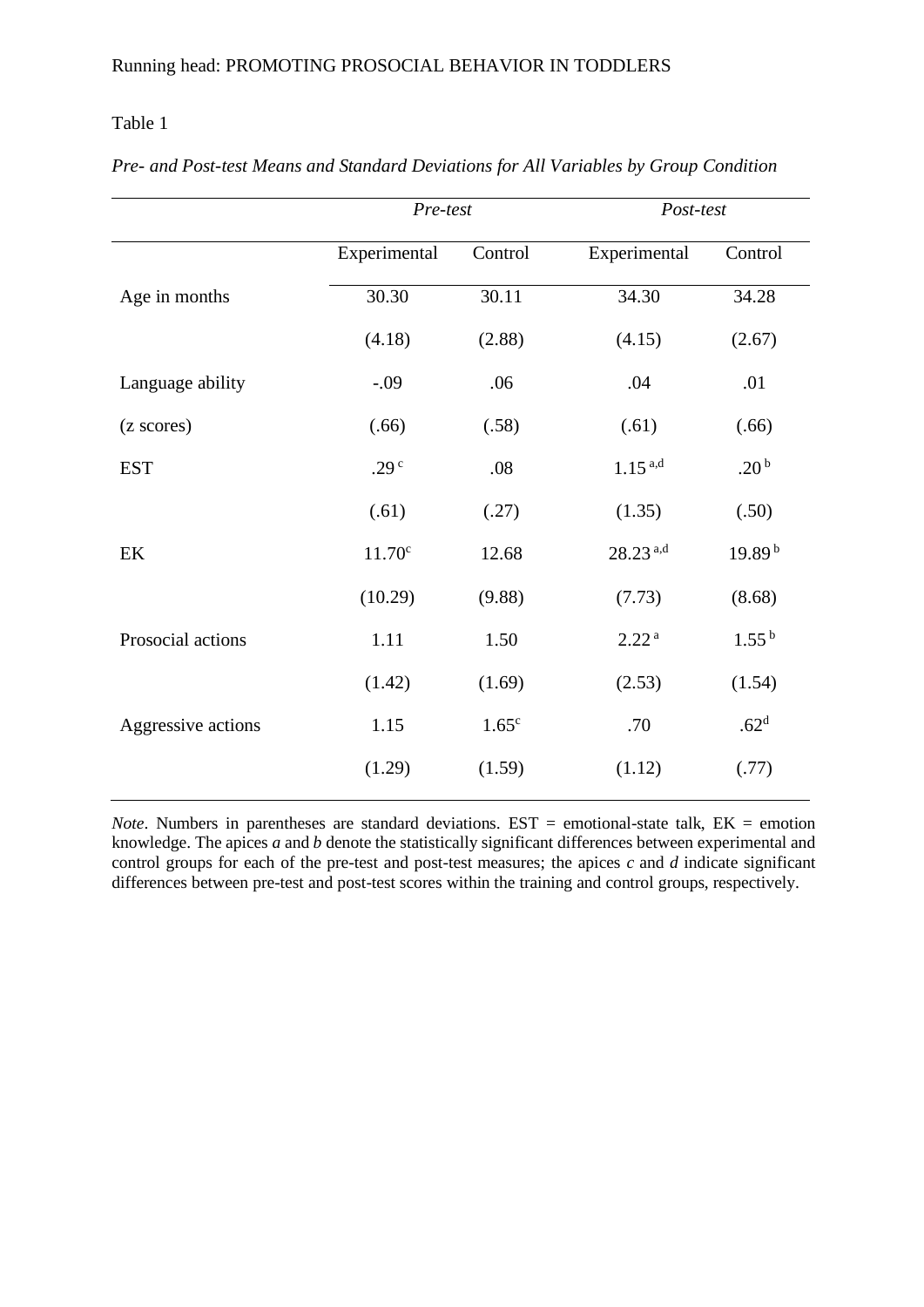## Running head: PROMOTING PROSOCIAL BEHAVIOR IN TODDLERS

# Table 2

## *Correlations Among Variables in Both Groups*

| Measure                         | 1.                       | 2.             | 3.                       | 4.                       | 5.                       | 6.                       | 7.                       | 8.             | 9.                       | 10.                      | 11.                      |
|---------------------------------|--------------------------|----------------|--------------------------|--------------------------|--------------------------|--------------------------|--------------------------|----------------|--------------------------|--------------------------|--------------------------|
| $1.$ Age (pre)                  | $\overline{\phantom{a}}$ | .28            | .28                      | $.33*$                   | .27                      | $-.03$                   | .23                      | $.34*$         | .22                      | .22                      | .01                      |
| 2. Language ability (pre)       | $.43*$                   | $\blacksquare$ | $.32*$                   | $.38*$                   | .15                      | .14                      | .79***                   | .31            | .21                      | .04                      | $-.13$                   |
| $3.EK$ (pre)                    | .27                      | $.34*$         | $\overline{\phantom{a}}$ | .04                      | $.33*$                   | .09                      | .23                      | $.69***$       | .02                      | .24                      | .04                      |
| $4.EST$ (pre)                   | $.34*$                   | $.62**$        | .27                      | $\overline{\phantom{a}}$ | .02                      | $.08\,$                  | .36                      | .03            | .18                      | $-.20$                   | $-.25$                   |
| 5. Prosocial behaviour (pre)    | .05                      | .06            | $.33*$                   | .03                      | $\overline{\phantom{a}}$ | $-.05$                   | $-.18$                   | .10            | $-.12$                   | .20                      | $-.15$                   |
| 6. Aggressive behaviour (pre)   | $-.19$                   | .11            | .07                      | .01                      | .03                      | $\overline{\phantom{a}}$ | .11                      | .01            | .02                      | $-.24$                   | .02                      |
| 7. Language ability (post)      | $.37*$                   | $.72***$       | $.18$                    | $.42*$                   | $.44*$                   | $-.08$                   | $\overline{\phantom{a}}$ | $.46**$        | .29                      | .10                      | .12                      |
| 8.EK (post)                     | $.58**$                  | $.55**$        | $.55***$                 | $.48*$                   | .30                      | $-.27$                   | $.46**$                  | $\blacksquare$ | $.50*$                   | .08                      | .19                      |
| 9. EST (post)                   | $.34*$                   | $.52**$        | $.46*$                   | $.47*$                   | .02                      | $-.06$                   | $.42*$                   | .59**          | $\overline{\phantom{a}}$ | $-.28$                   | .09                      |
| 10. Prosocial behaviour (post)  | .12                      | $-21$          | .16                      | .03                      | $.35*$                   | $-.18$                   | .24                      | .30            | .17                      | $\overline{\phantom{a}}$ | $-.17$                   |
| 11. Aggressive behaviour (post) | .30                      | .12            | $-.07$                   | .31                      | .03                      | $-.09$                   | .11                      | .20            | .26                      | .05                      | $\overline{\phantom{a}}$ |

*Note*: Variable intercorrelations for the experimental and the control group are presented below and above the diagonal, respectively. EK = emotion knowledge; EST = emotional-state talk.  $* p < .05$ ,  $** p < .01$   $*** p < .001$ .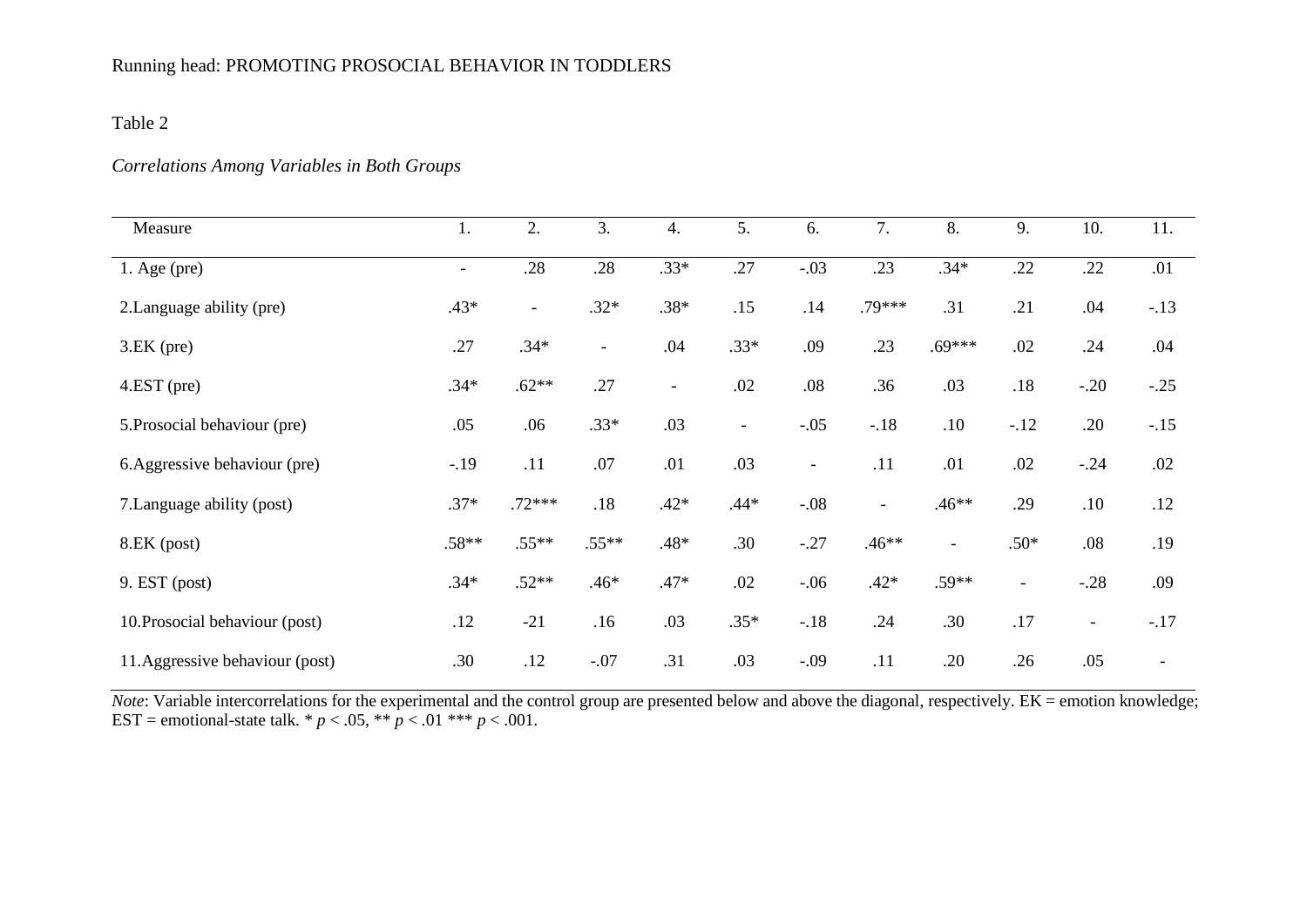## Table 3

# *Pre- and Post-test Means and Standard Deviations for Emotion Knowledge Abilities in Both*

## *Groups*

|                          | Pre-test        |                 | Post-test              |                     |  |
|--------------------------|-----------------|-----------------|------------------------|---------------------|--|
|                          | Experimental    | Control         | Experimental           | Control             |  |
| <b>Emotion labelling</b> | $2.36(2.51)^c$  | $1.96(2.23)^c$  | 5.74 $(2.14)^{a,d}$    | 4.21 $(2.13)^{b,d}$ |  |
| Emotion recognition      | 4.24 $(2.54)^c$ | 4.17 $(3.04)^c$ | 7.48 $(1.04)^{a,d}$    | 5.94 $(2.44)^{b,d}$ |  |
| Affective perspective    | 4.19 $(4.79)^c$ | 5.45 $(4.26)^c$ | $10.48$ $(3.28)^{a,d}$ | 7.79 $(3.62)^{b,d}$ |  |
| taking                   |                 |                 |                        |                     |  |
| <b>Emotion causes</b>    | $1.50(2.45)^c$  | $1.09(1.72)^c$  | 4.57 $(3.06)^{a,d}$    | $1.94 (2.32)^{b,d}$ |  |

*Note*. Numbers in parentheses are standard deviations.

The apices *a* and *b* denote the statistically significant differences between experimental and control groups for each of the pre-test and post-test measures; the apices *c* and *d* indicate significant differences between pre-test and post-test scores within the training and control groups, respectively.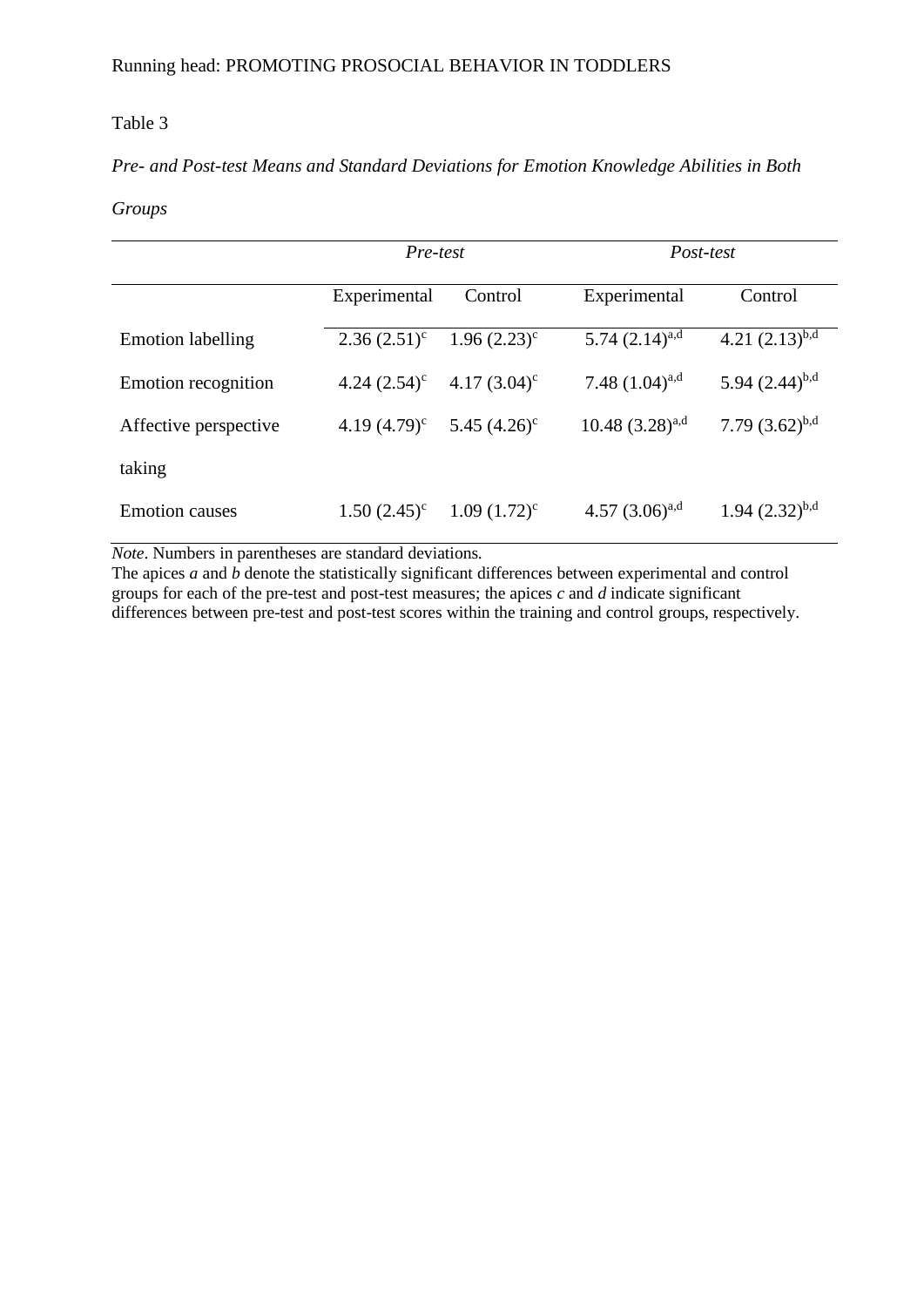



*Note: \* p* < .05.